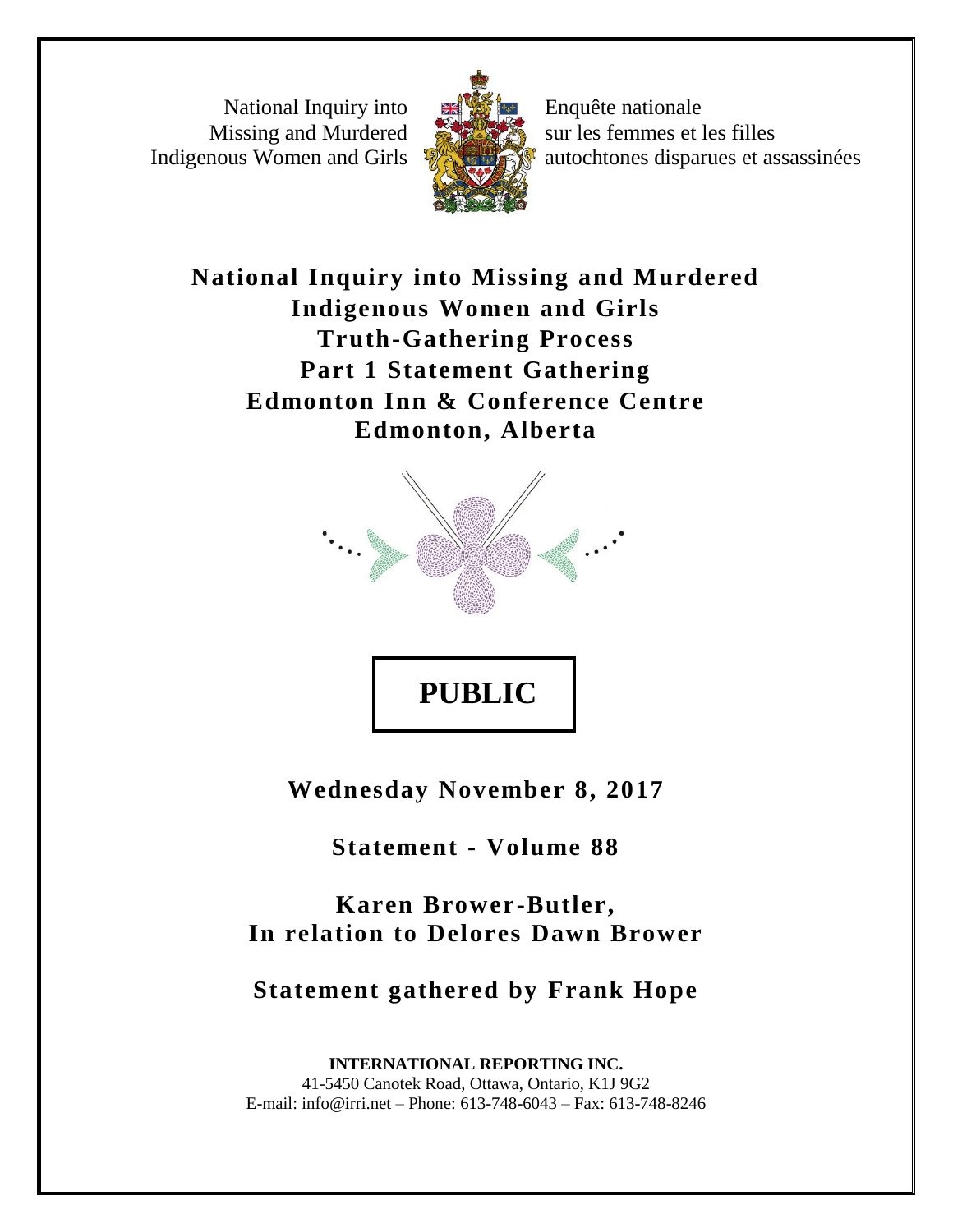#### **II TABLE OF CONTENTS**

| Statement - Volume 88<br>November 8, 2017<br>Witness: Karen Brower-Butler | <b>PAGE</b> |  |  |
|---------------------------------------------------------------------------|-------------|--|--|
| Testimony of Karen Brower-Butler 1                                        |             |  |  |
| Reporter's certification 27                                               |             |  |  |
| Statement gathered by Frank Hope                                          |             |  |  |

**Documents submitted with testimony: none.**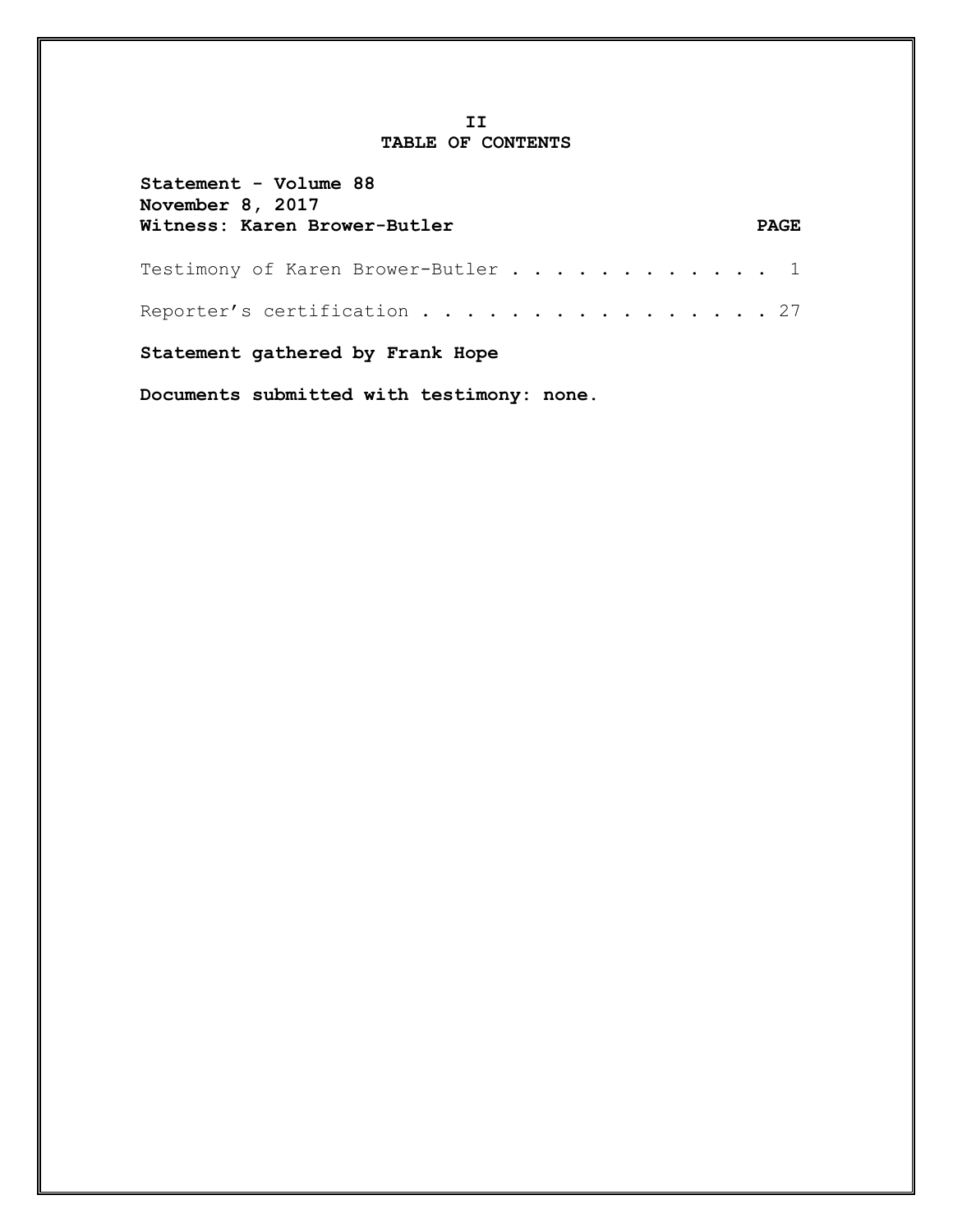**Statement – Public 1 Karen Brower-Butler (Delores Brower)**

 Edmonton, Alberta --- Upon commencing on Wednesday, November 8, 2017, at 12:20 p.m. **MR. FRANK HOPE:** My name is Frank Hope, statement gatherer. Today is Wednesday, November 8th. We're in Edmonton, Alberta, Edmonton Inn. In the room we have statement providers, mental health supports. And if you could introduce yourself. **MR. LESLIE METCHOOYAH:** I'm Leslie Metchooyah. **MS. DOREEN MOSAWICH-ROSA:** I'm Doreen Mosawich-Rosa. **MS. KAREN BROWER-BUTLER:** And Karen Brower- Butler. **MR. FRANK HOPE:** Okay, (speaking in Dene) 16 thank you. And the time 12:20 p.m. 17 And so we'll start, Karen. What -- what brings you in today, and what -- what is it that you want to share with the Commissioners? **MS. KAREN BROWER-BUTLER:** My sister is what brings me in. I've done it kind of in a -- to help really 22 just kind of keep organized, I've brought in some pictures, and just some stuff. My sister is Delores Dawn Brower, and she went missing in 2014 [sic], and in 2015 her remains were found. I wanted to share a bit about what I feel --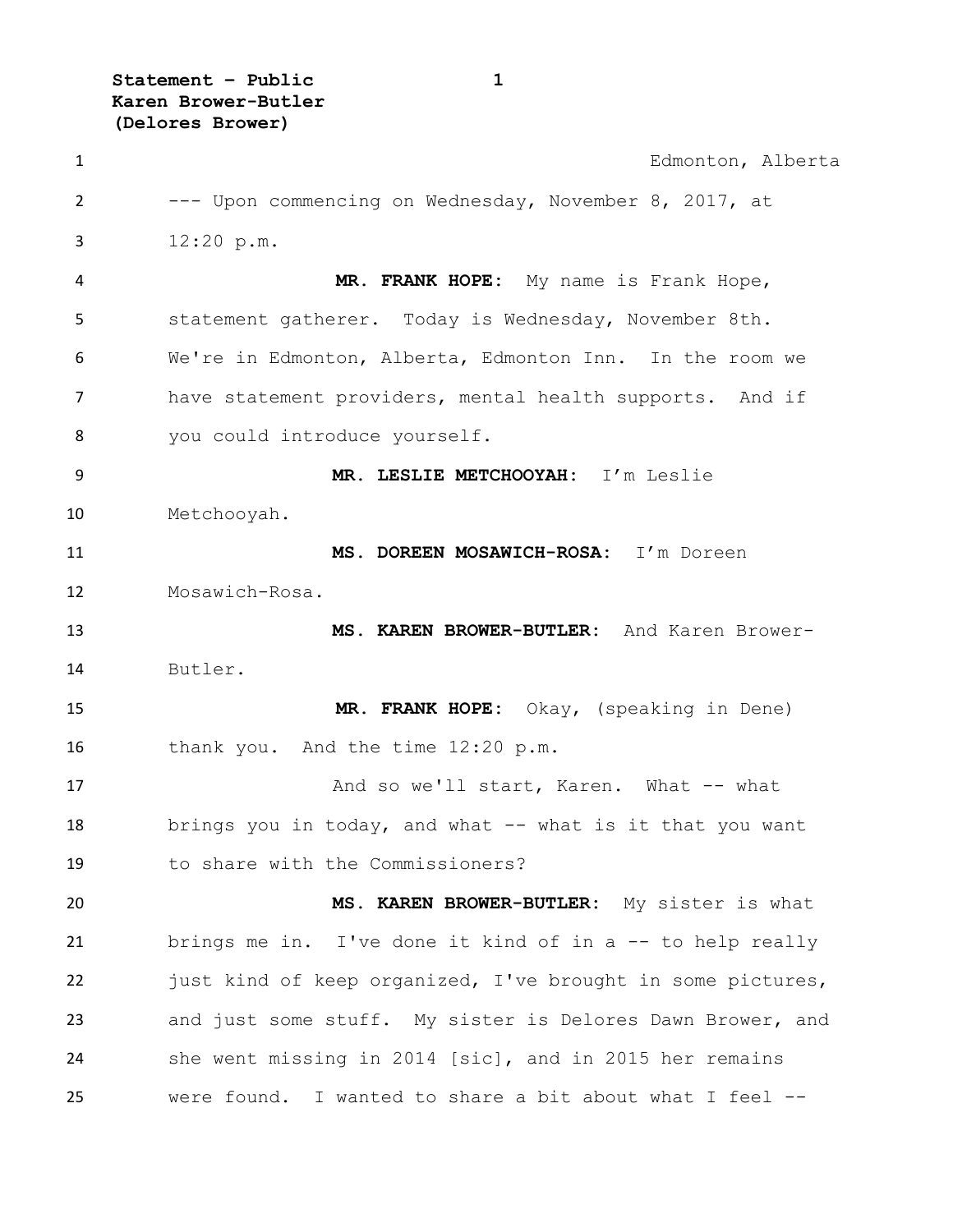**Statement – Public 2 Karen Brower-Butler (Delores Brower)**

 **MR. FRANK HOPE:** M'hm. **MS. KAREN BROWER-BUTLER:** -- lead Delores to this place in her life that ended it. Delores and I were adopted from very young. And I know that we were loved by our family because even though after we were adopted this was a picture of Delores with our auntie in Fort Chip. And our granny looked after us. My mom is an alcoholic, and that is what led us to be in and out of foster care. We were then adopted, and our time in childcare was not a happy time. And there was much abuse there; mental, physical, sexual. And although mine and Delores's experiences are very similar, Delores never seemed to be able to rise above that, and she became a very sad child, where young in her life she attempt -- she would do cutting, and then she would do -- attempt alcohol. And then -- and then she -- when she was 14 she left home and she just wanted to feel music -- but I believe it was just -- now that I'm older, and that I've connected more with our culture and I believe that she was just lost. 21 And so she went to go find herself, and in

 that she got caught in the streets of Edmonton. And so it didn't take very long before Delores got addicted to cocaine, and -- and that she then needed to supply her habit and started life on the streets of -- as a sex trade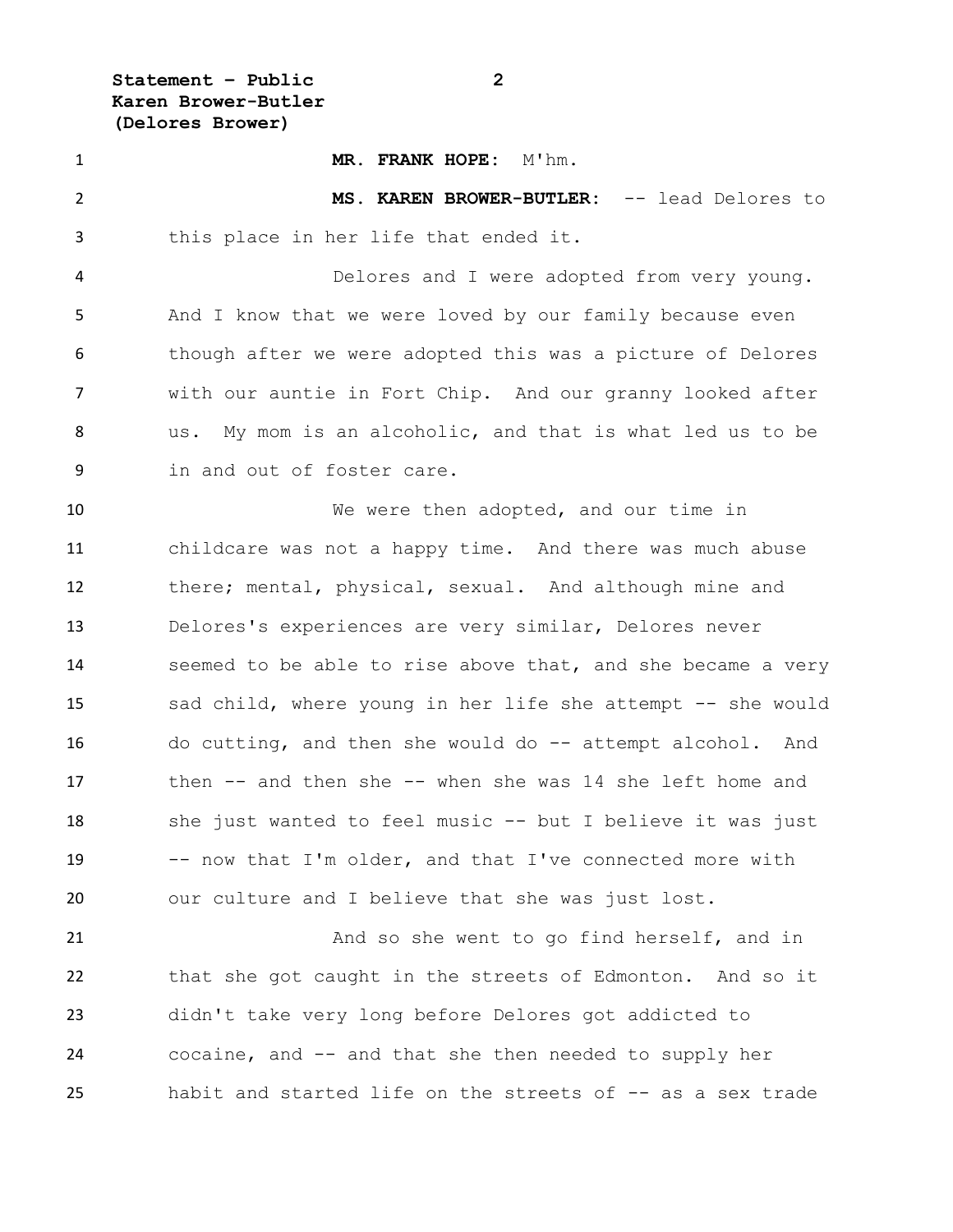**Statement – Public 3 Karen Brower-Butler (Delores Brower)**

worker.

 Delores always was connected with her family. She would always come back to reach for us and felt caught between the two worlds. Her loss of culture and the language is I think what hurt her the most.

 And as adults we lost connection for the first little while in our early 20s because it was just hard for her to be around normal. She said it was too quiet, too -- too normal. She couldn't handle -- after she'd lived so long on the streets. As a child Delores was very good at science. And because of her experiences on the streets she wanted to then pursue to become a social worker. And every time she'd go to treatment she'd get just a little bit closer to that dream, but she just never made it.

**Personally, myself, that of being adopted to**  a non-Indigenous family has been very painful in this process. As Delores had returned to her spiritual -- Native spiritual, and always -- always encouraged me to go to a sweat, and to -- but there was -- the religion that our parents taught us wasn't the only way, and that she found comfort and healing in ceremony. Those were the times she was most at peace.

 So I -- we made connection a little later in our adult life. In our late 20s. And we spent most of the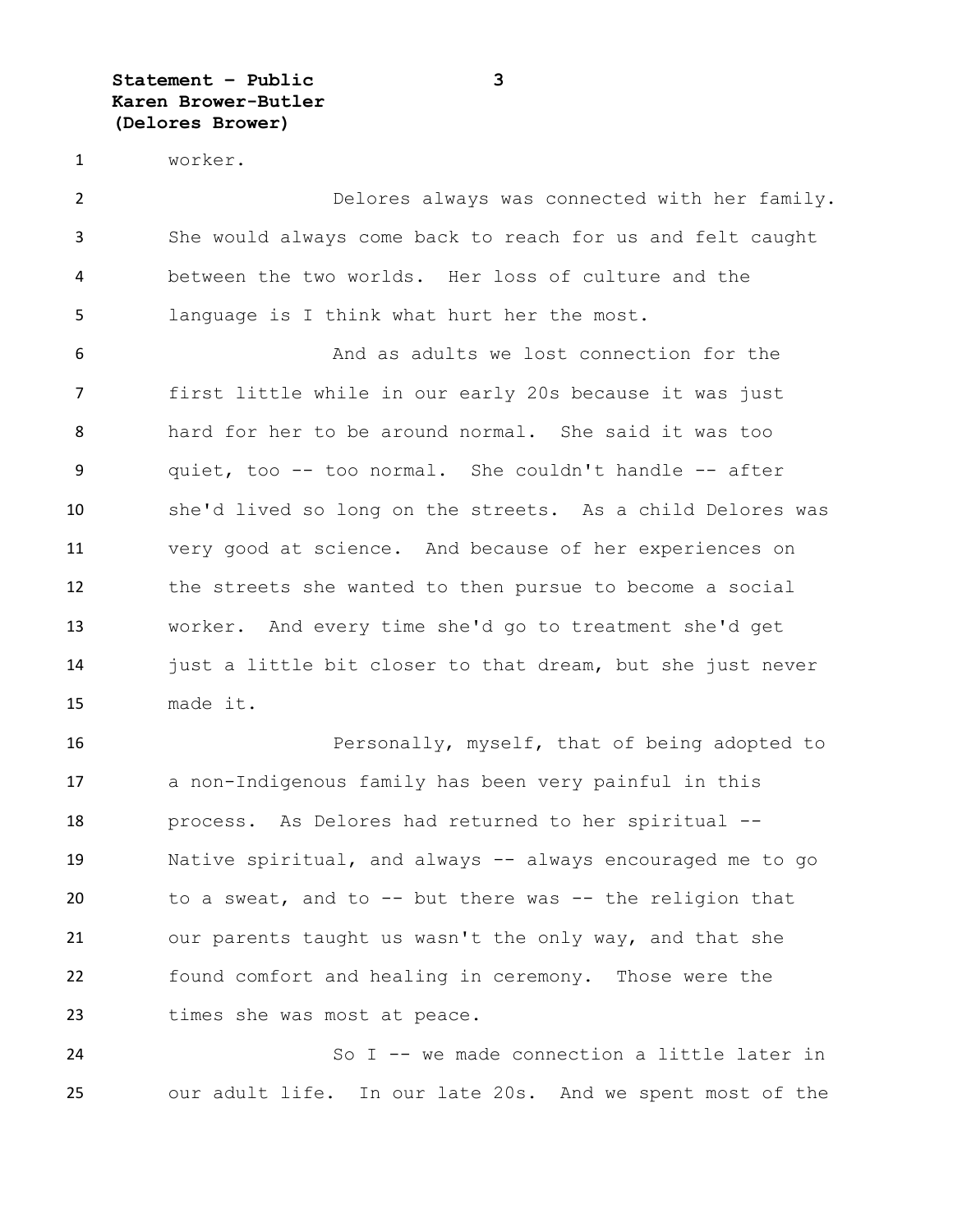# **Statement – Public 4 Karen Brower-Butler (Delores Brower)**

| $\mathbf{1}$   | time together, and it just felt like old times again, and  |
|----------------|------------------------------------------------------------|
| $\overline{2}$ | Delores would come weekly to our home, and she was very    |
| 3              | connected to my children. I had three boys, or I have      |
| 4              | three boys. And she would come and spend time and we'd go  |
| 5              | bike riding and we'd go hiking and camping, while she      |
| 6              | still had very much a family on the streets, but she would |
| 7              | come.                                                      |
| 8              | Delores had a son, his name is [Delores'                   |
| 9              | Son]. He's now [age], he's almost [age] in a couple of     |
| 10             | weeks.                                                     |
| 11             | Although my other children don't know Auntie               |
| 12             | Delores, they do know they have connection with her. I'm   |
| 13             | thankful to Creator for that because that is His doing.    |
| 14             | Just need to                                               |
| 15             | MR. FRANK HOPE: No rush.                                   |
| 16             | MS. DOREEN MOSAWICH-ROSA: Don't forget to                  |
| 17             | breathe.                                                   |
| 18             | MS. KAREN BROWER-BUTLER:<br>Thank you.                     |
| 19             | MS. DOREEN MOSAWICH-ROSA: Take some deep                   |
| 20             | breaths. That will help ground you. I'll breathe with      |
| 21             | you, okay. One more time.                                  |
| 22             | MR. FRANK HOPE: I just want to encourage                   |
| 23             | you, yeah, just take your time. There's no rush. This --   |
| 24             | this is your opportunity to -- to say what you need to     |
| 25             | say.                                                       |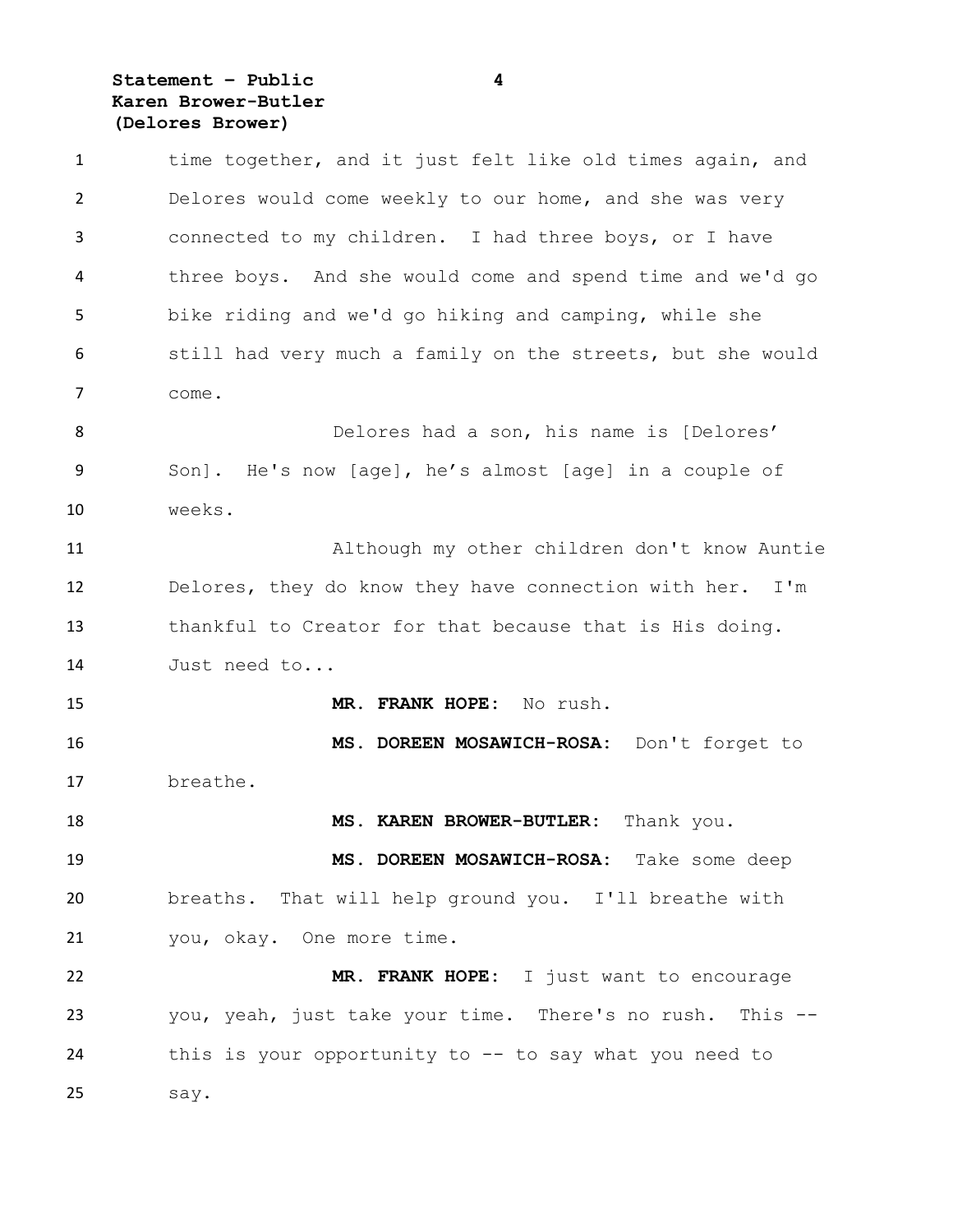**Statement – Public 5 Karen Brower-Butler (Delores Brower)**

 **MS. KAREN BROWER-BUTLER:** So I want to talk a little bit about kind of the last few months of her life -- last few months. So my mom and dad were celebrating their 40th wedding anniversary and we were going to do a family photo, and Delores -- some of the family had not seen her in 15 years and it was really important. And I knew Delores's lifestyle, and I knew where I could find her when 8 I needed to. And so I went to where she would -- where she would go and crash. And I picked her up and I took her to our family function. And we had family photos done. And then our family was a bit -- it's a large family. There were seven kids, and many of us -- five of us are adopted.

 It was odd that Delores -- she'd -- last called me at Mother's Day, and -- and left a voice mail. I wasn't home. And that's the last time that I had heard from her. But the last time I had seen her was when I dropped her off at my mom and dad's, or from my mom and dad's wedding anniversary, and she just needed to go and get her fix. And then Mother's -- so that's April, Mother's Day rolls around, I get that phone call. And then nothing, and I thought that was weird.

 Because was a couple of weeks had passed, I hadn't heard from her, and then Rachel (ph) went missing, or maybe her body had been found, I can't remember. And I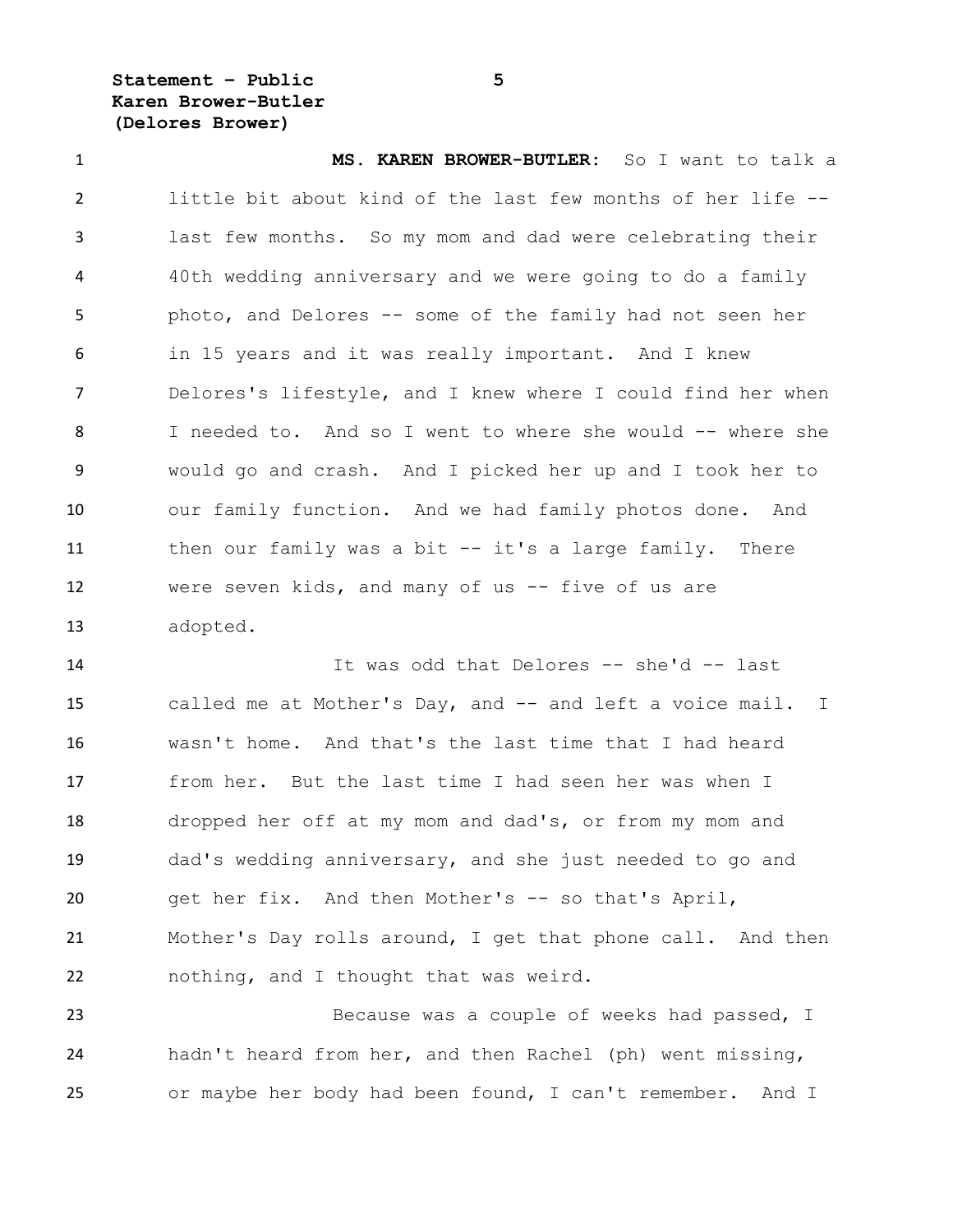### **Statement – Public 6 Karen Brower-Butler (Delores Brower)**

 felt that was really weird that Delores hadn't come by because Rachel is another girl on the street, Rachel Quinney (ph), and Delores and her kind of had each other's back and they kind of sister teamed on the street. And that was like in April, I think, or June. And I felt that's really weird that you know, but maybe she's out camping or doing something. It was starting to get warmer and it could happen that she's just out.

9 Then the end of June came, and then it was going into summer and I -- I tried to report her missing 11 then, but they didn't take my statement at the time, was the same thing that she lives a transient life and maybe she's just out camping, doing whatever, and that was a possibility.

 Then my brother passed away that August and I went looking for her, and people on the street really hadn't seen her, so then I just kept on -- I phoned around to some different agencies that I knew that she had been a part of, of course, they couldn't talk to me. And time goes on, time goes on. Then it's the end of summer, and she wouldn't miss our back to school barbecue, spending time with the nephews, she just wouldn't do that. And 23 that's when I knew something was really -- really wrong. So finally, after continuing to pursue it was, I think in October when the police finally took my --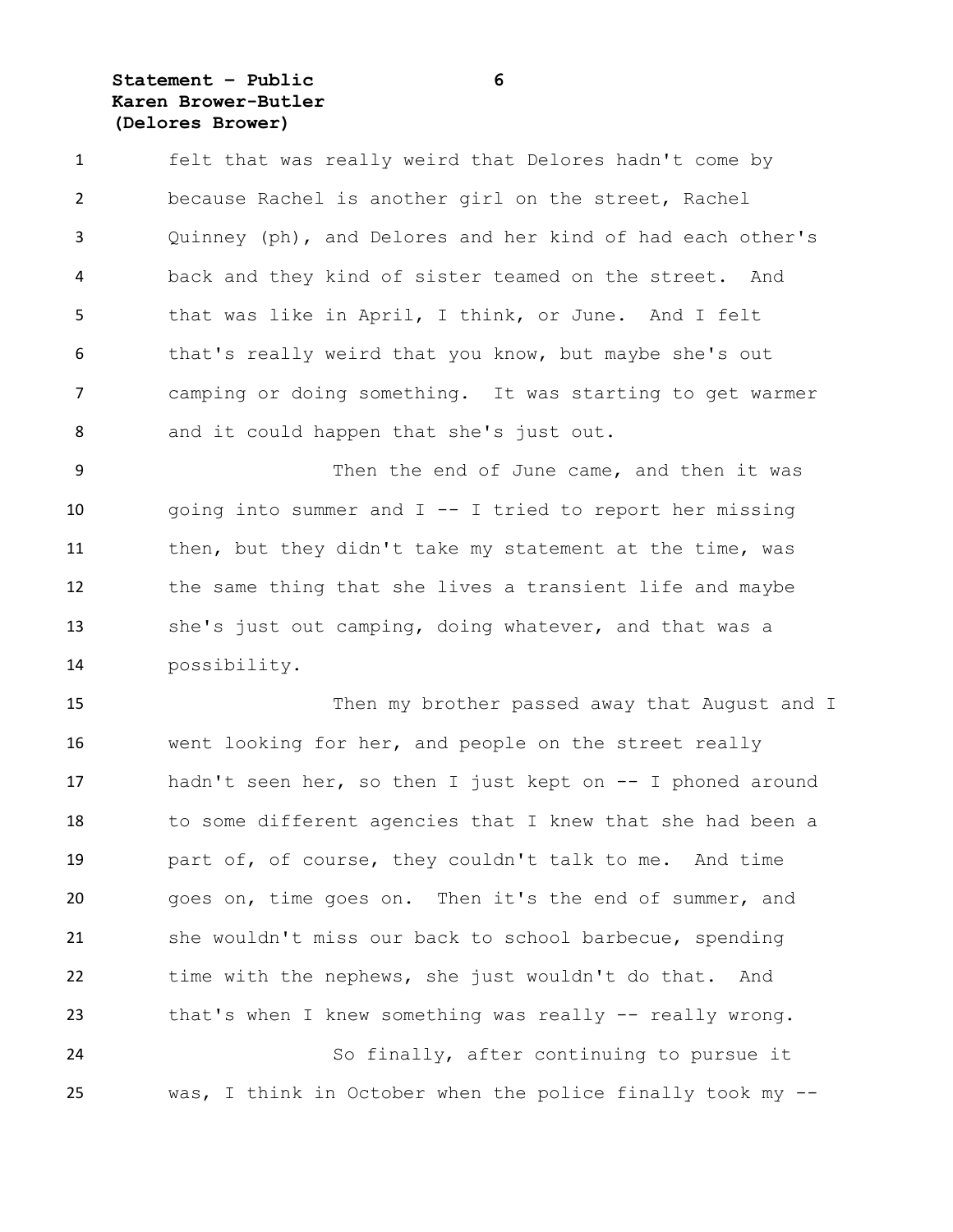### **Statement – Public 7 Karen Brower-Butler (Delores Brower)**

 bodies were starting to pop up more and more, and I contacted somebody at that time -- Project KARE had been just starting. And that's when they took a statement.

 So I've just waited quietly for many -- many years, and then in April of 2015 my doorbell rings, two detectives and a support worker come in and they tell you 8 that they found the remains, and of course, the initial shock is they must be wrong. So then we start that journey. That journey was difficult. I had made contact with my biological family, and my adoptive family didn't want to have with my biological family. And I had a white man's system that took us to begin with.

 And just -- but in my sister's death I've been connected to my culture. I know my sister's wishes were to be buried traditionally. But we only had -- I don't even know how much of a body that we had. We were never given the medical examiner's report. And I understand now that's because of holdback evidence. But there's nothing that they can tell you.

 It's hurtful to go to a support group and people in your group know more. It's where I found out that my sister had actually been found [location]. And if people in a support group know that because of their connections of their jobs, and were sharing it, I think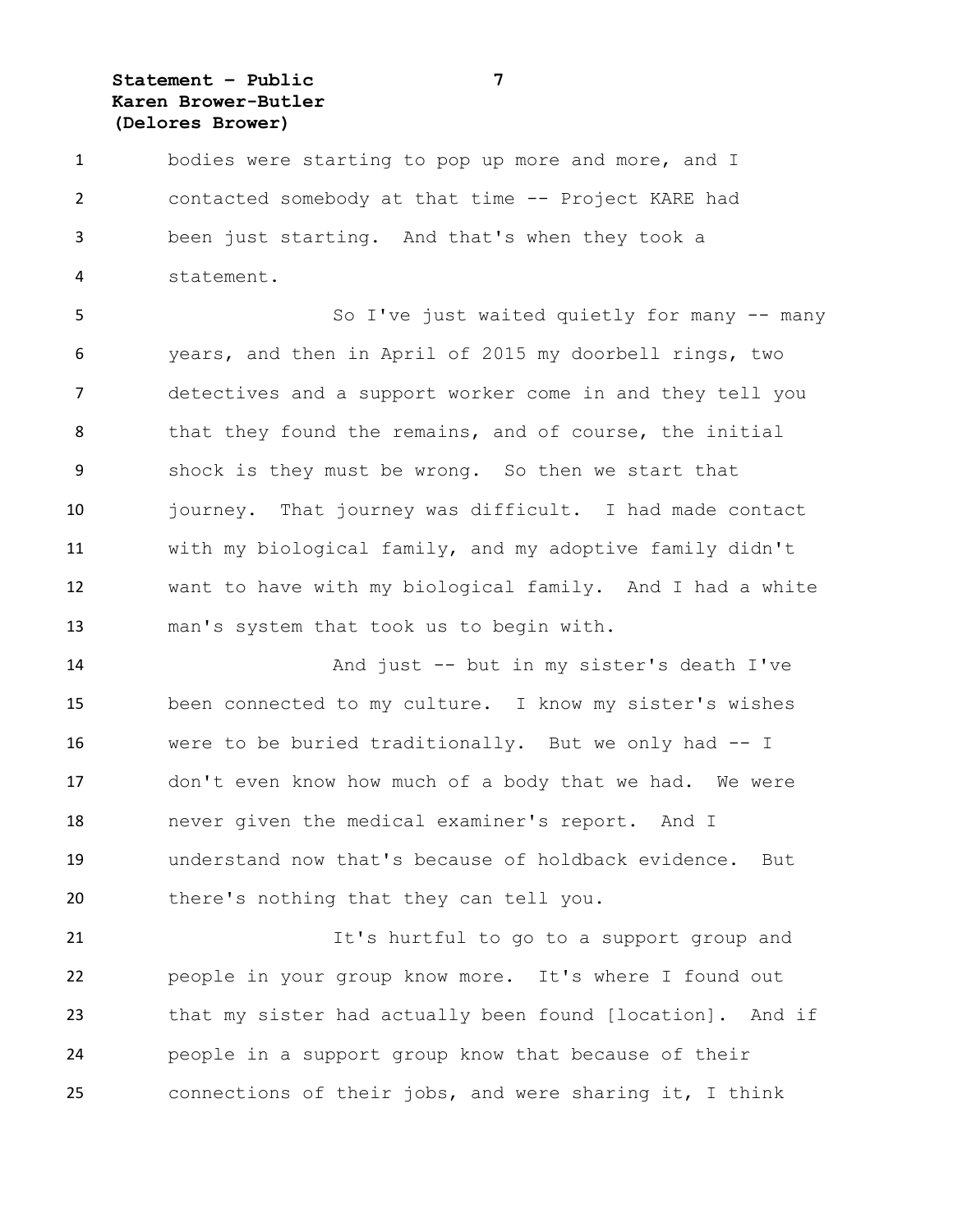**Statement – Public 8 Karen Brower-Butler (Delores Brower)**

1 that it's something that could have been shared. I find it hard to believe that there's absolutely nothing with her. No clothes, no zipper, no rubber from shoes or anything. I just find that hard to believe, and that's some of the stuff that's troubling for me. 7 Because where she was found there's no way that my sister would walk that far out. She wouldn't just walk there. It's a long ways. And she surely wouldn't lay down in [location]. And it just feels like things are closed, and that there's not a lot of closure, but I understand why some of that closure can't happen, so I ask

 Creator for the strength and the healing just to close it off for me.

 **MS. DOREEN MOSAWICH-ROSE:** Do some breathing. **MS. KAREN BROWER-BUTLER:** And as I listen to other people's testimonies I sit there and I think I -- I have questions because I think was my sister there at the -- but it's so closed that -- that area just seems to be the dumping ground, and those are the things that media has been hurtful in -- like, our sisters were -- were nothing. The headlines: Sex Trade Worker Found. Sex Trade Worker Missing. I think that -- I think that -- that our media can do a better job at treating these people more human.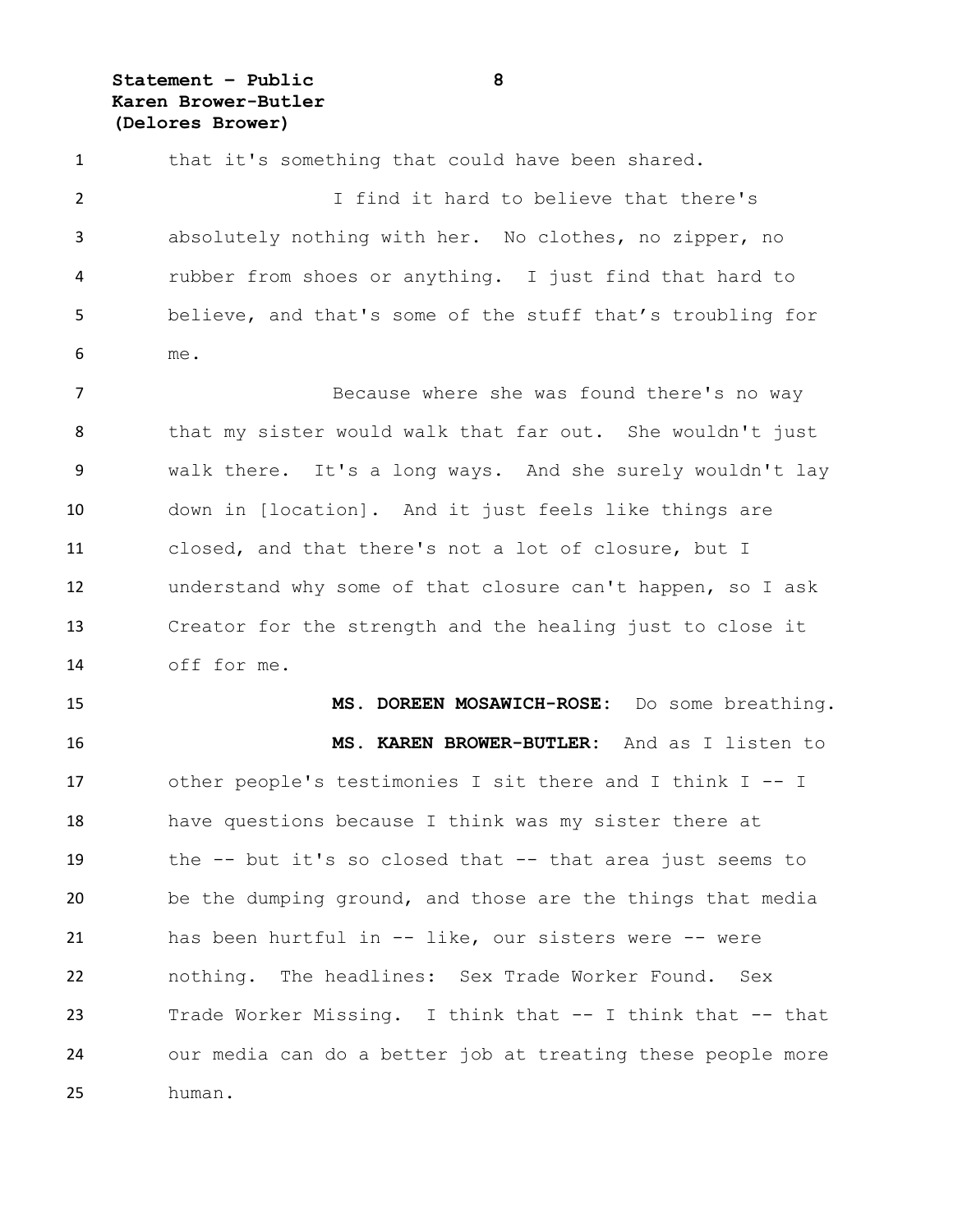**Statement – Public 9 Karen Brower-Butler (Delores Brower)**

 I think that -- as I even listen to people -- their testimonies I think that even the families are not even educated, and some of the things that they talk about, or comment to are -- are outdated. I think of all the children in foster care, and that that's where our story really kind of fell apart. Things around mental health. 7 And this -- when Delores was trying to get out of the streets, this is some of her -- some of her stuff they would given her this: Everyone's Guide to Working with Social Services; The Inside Track. Delores has a grade nine education. Not even, because she quit in grade nine. They hand this to you and say, "Work on it." She can barely read this. Everything that they'll -- that they give her is workbooks to -- to read and read and read, and they think that they're going to help people. You don't hand them booklets of stuff they need to read. You come out of a crack house 18 to civilization that says, you're going to do this, you're going to this. I need ID. Well, what is ID? ID is the crack house she belonged to. The girls you hang out with on the street. Your corner. That becomes your ID.

 Those are things that were very overwhelming for Delores. And she would give up in that process because she would feel so defeated. Those are the things that she might have had a better chance of succeeding had some of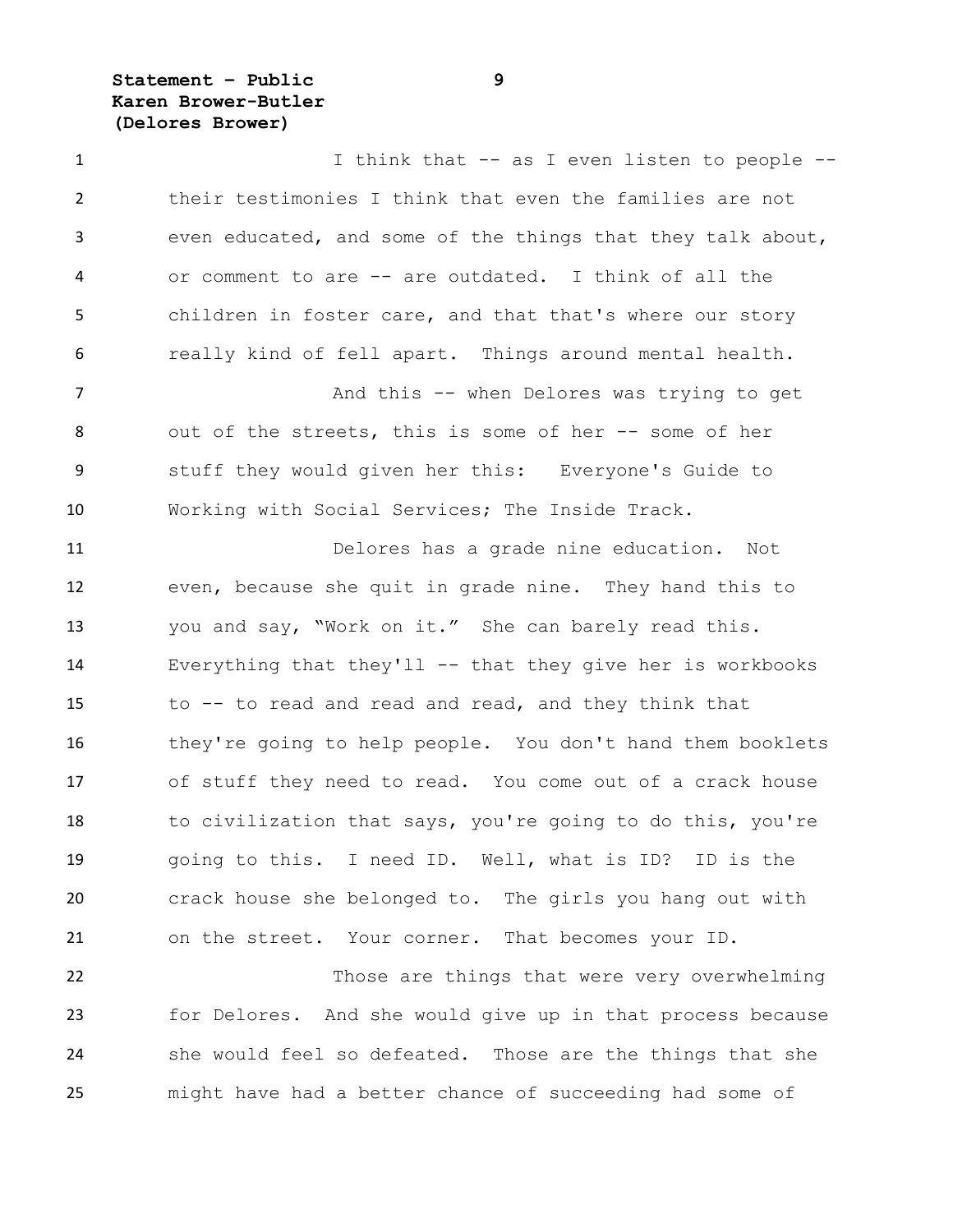**Statement – Public 10 Karen Brower-Butler (Delores Brower)**

1 those things been better in place.

 And another thing is that along with our Social Services many of our children are still caught in that world. And after hearing testimonies I think we're doing the same thing for years and years and years, but we need to change. But our people need to change too.

 Because of the secrets and lies that happen very early in our lives, in our communities. Our children are forced to have to leave or they're just shuffled onto family, and we just keep the secrets. And I think as people in our communities, we need to start speaking the truth, and we need to start accepting responsibility for our part in this. Because when I was placed in foster care, no family came for me. Nobody came to say, "I want 15 them." Until we were adopted out, and found out years later then, but it was too late. And then something happens to our children and we say, "Well, the white man 18 took them, it's their fault."

19 But our families need to stand up, and they need to -- they need to be a family. And I understand that there's long -- long history because I am a product of that history. I know that it's not an easy change, but I know that those changes have to happen. And I know that Delores wanted to become a social worker to make those changes.

However, I do think that there are some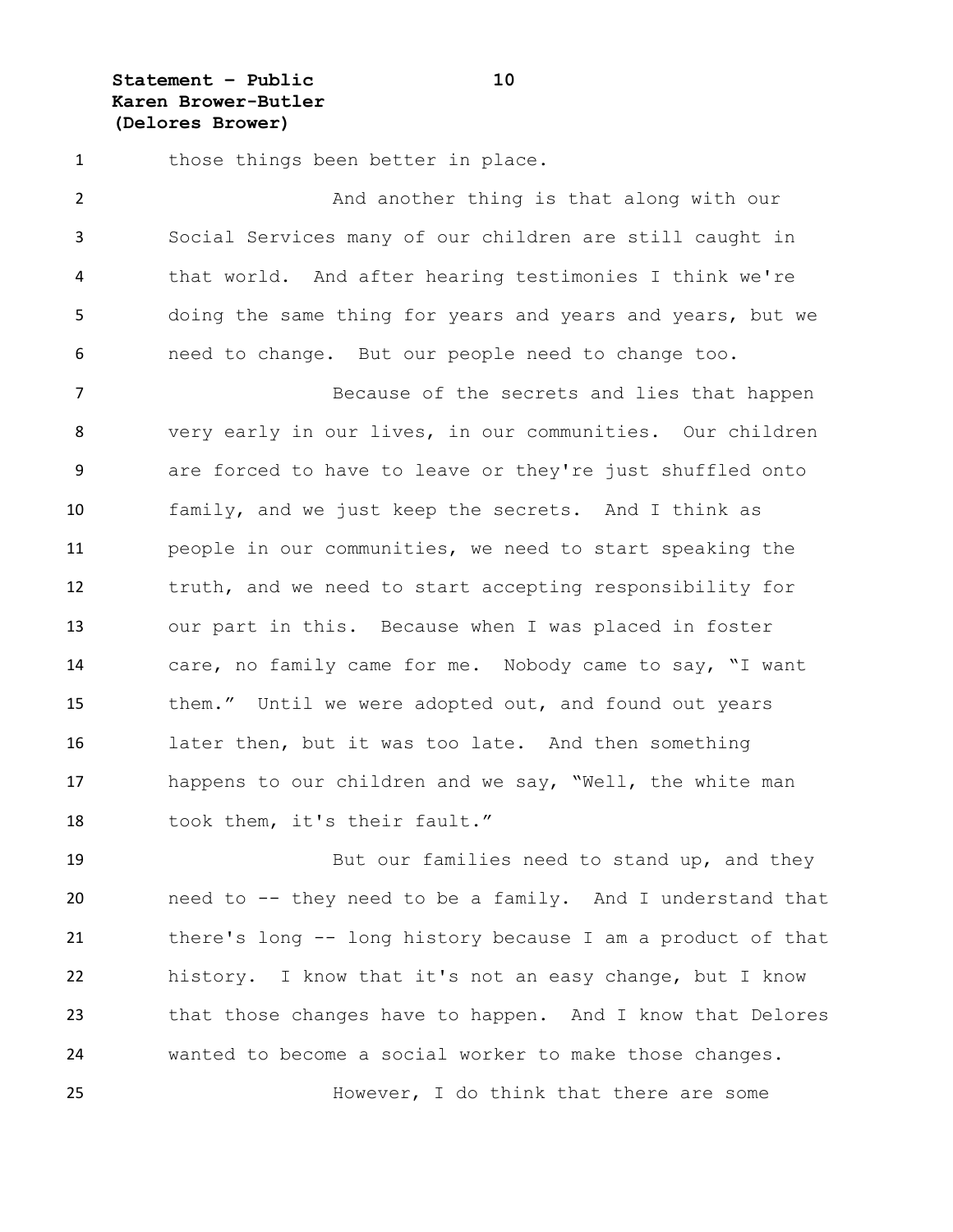### **Statement – Public 11 Karen Brower-Butler (Delores Brower)**

1 things in our Edmonton area that are done, that are done well, and changes that have happened, we have an inner city group is called the Inner Circle (ph). We work with the historical homicide unit, and we've made those relations to help build and help make changes in Edmonton. That group has also helped in educating media in their reporting. And that IDs for transient lifestyle is in the works to becoming more centralized and easier to access.

9 And that if people want to start building relationship and healing, even today here in the City of Edmonton there's a new program starting, that's called: Coffee with a Cop. There are coffee shops all over. That they can reach out and ask the questions that are going on in the community, or any questions that they have about stuff.

 I believe that our police force in Edmonton are making a real effort. I believe that in Edmonton we have -- Canada should look to some of the things that are happening here in Edmonton. Instead of reinventing the wheel. Instead of making some of those same mistakes that, that Edmonton has made in that process. But that these detectives and these sergeants, they come to our support group because we've asked them to come. And they sit there and they ask us questions, we teach them, they teach us. And there's been lots of understanding of why holdback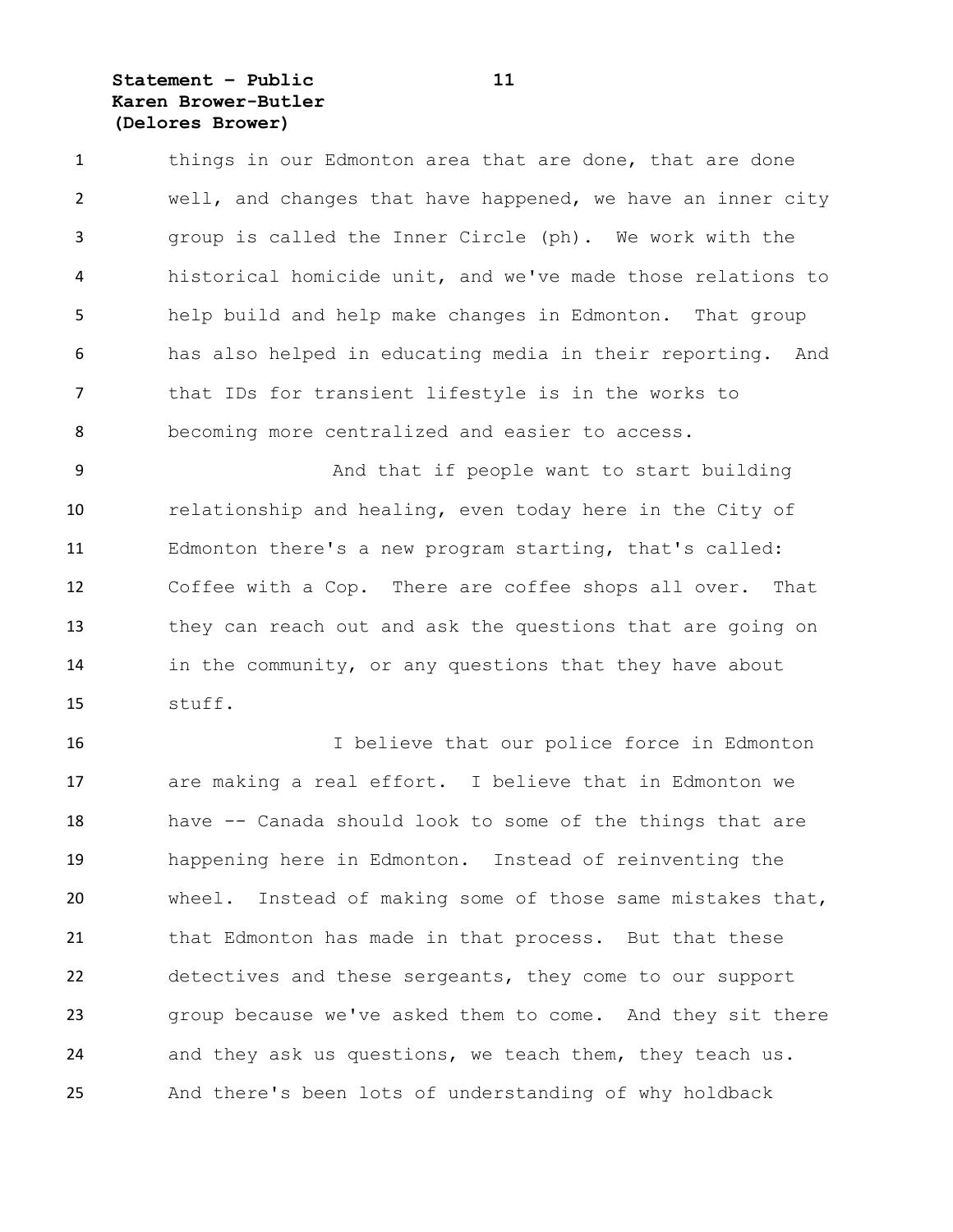**Statement – Public 12 Karen Brower-Butler (Delores Brower)**

 evidence is -- and so for me that has been very beneficial in my healing.

 And I come today because I just don't want Delores to be forgotten. And that she wasn't just a sex trade worker. That she was my sister. She is a daughter. And she was a mom. That my -- the Inner Circle gives me a space to talk. That ceremony gives me the opportunity to heal. Not just from Delores's death. From my life experiences. From intergenerational trauma. That's all. Do you have some questions?

 **MR. FRANK HOPE:** Yeah -- yeah, I got some questions. So let's just go back in regards to your childhood and upbringing with Delores. So that was in Fort 14 Chipewayan? Is that where you...

 **MS. KAREN BROWER-BUTLER:** That's where -- **MR. FRANK HOPE:** -- were in this -- a child with Delores?

 **MS. KAREN BROWER-BUTLER:** Yes, we did. Fort Chipewayan and Fort McMurray.

**MR. FRANK HOPE:** M'hm.

 **MS. KAREN BROWER-BUTLER:** When we were bouncing between biological mom and granny's house.

 **MR. FRANK HOPE:** Okay. So tell me about granny's -- granny's place.

**MS. KAREN BROWER-BUTLER:** Okay. It was a two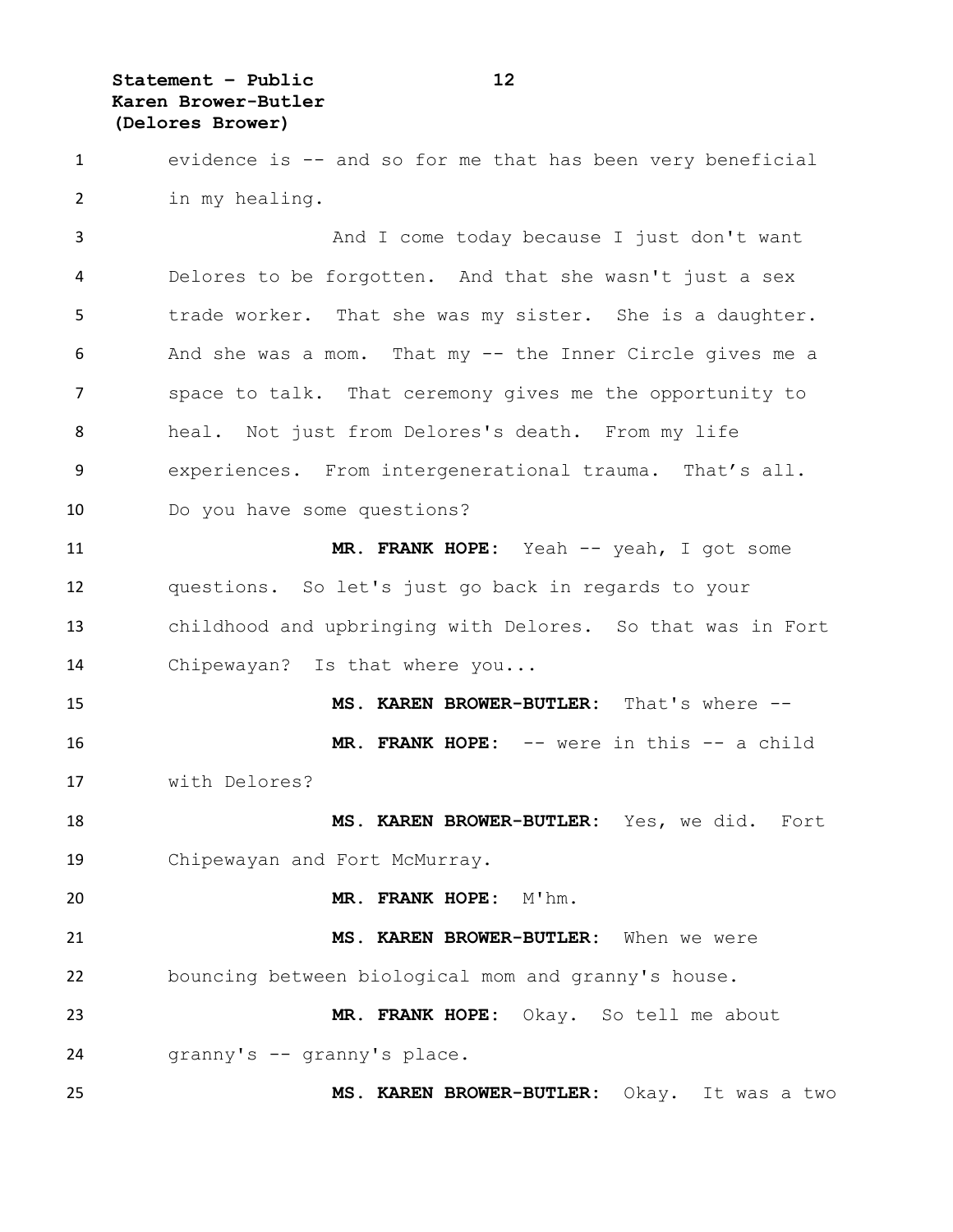# **Statement – Public 13 Karen Brower-Butler (Delores Brower)**

| $\mathbf{1}$   | storey. You could walk through the front door and you      |
|----------------|------------------------------------------------------------|
| $\overline{2}$ | could just drink this water out of this little ladle. And  |
| 3              | I remember there being dances, and there was always people |
| 4              | around. I remember rolling down the hill and it just       |
| 5              | was -- seemed to be a happy place. There were just lots of |
| 6              | people. I remember that. I remember dancing.               |
| 7              | MR. FRANK HOPE: How was Delores during those               |
| 8              | times?                                                     |
| 9              | MS. KAREN BROWER-BUTLER: Delores loved it                  |
| 10             | there. It was some freedom. As long as there was a space   |
| 11             | to run, a blue sky, and a tree to climb, life was good.    |
| 12             | Delores was very connected to me. I think just because of  |
| 13             | our early childhood it was just her and I against the      |
| 14             | world.                                                     |
| 15             | MR. FRANK HOPE: Was she younger, or                        |
| 16             | MS. KAREN BROWER-BUTLER: Yes, she's younger.               |
| 17             | MR. FRANK HOPE: By how much?                               |
| 18             | MS. KAREN BROWER-BUTLER: A year and two                    |
| 19             | weeks. And I have another sister that was adopted with me, |
| 20             | but she's -- by blood she's a step-sister. And although I  |
| 21             | don't see it that way, I know my sister, [Sister], does.   |
| 22             | And so Delores was my closest living relative.             |
| 23             | MR. FRANK HOPE: Was there any relationship                 |
| 24             | with your father?                                          |
| 25             | MS. KAREN BROWER-BUTLER:<br>All I know<br>No.              |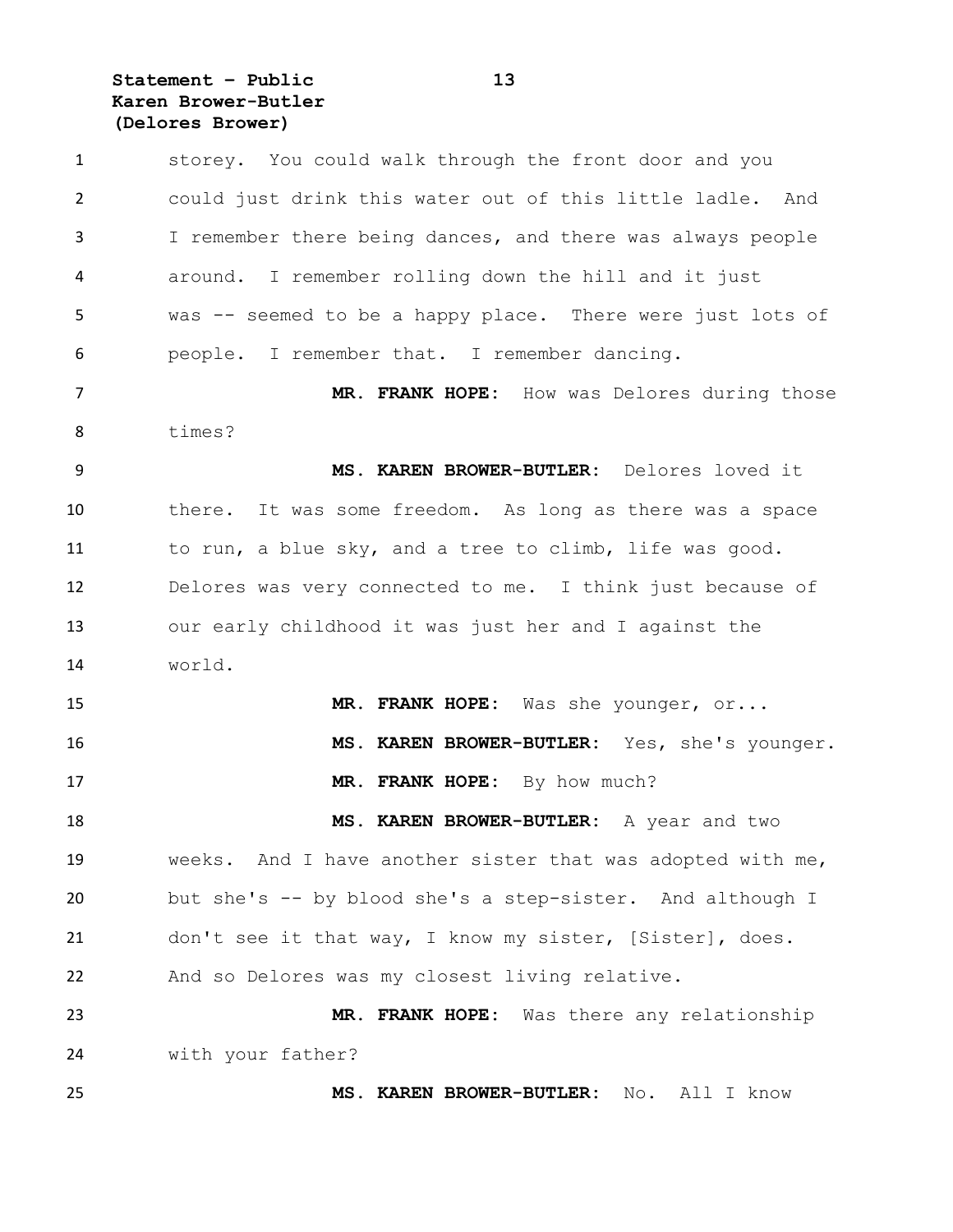**Statement – Public 14 Karen Brower-Butler (Delores Brower)**

 from my reports is that he had brought us to Children Services because he knew that he couldn't raise us, and we were kind of -- like, here you go. **MR. FRANK HOPE:** And he was from Fort Chipewayan? **MS. KAREN BROWER-BUTLER:** I don't know where he was from. No, he's not from Fort Chipewayan, I don't think. He just -- we worked for the Hudson's Bay Company, and so that's what put him in that area. **MR. FRANK HOPE:** M'hm. **MS. KAREN BROWER-BUTLER:** (Indiscernible). **MR. FRANK HOPE:** And your grandparents -- your biological family -- **MS. KAREN BROWER-BUTLER:** M'hm. **MR. FRANK HOPE:** -- were -- they were in the 16 residential school also? Your grandparents in that... **MS. KAREN BROWER-BUTLER:** I know that my grandma was. And I don't know if my grandpa was. He was an RCMP officer in Fort Chip. My mom says she didn't have to go to -- she attended in the daytime, but because her dad was an RCMP officer she got to come home every night. **MR. FRANK HOPE:** M'hm. **MS. KAREN BROWER-BUTLER:** I believe it was the Holy Cross Angels [sic], or something, whatever it was up there.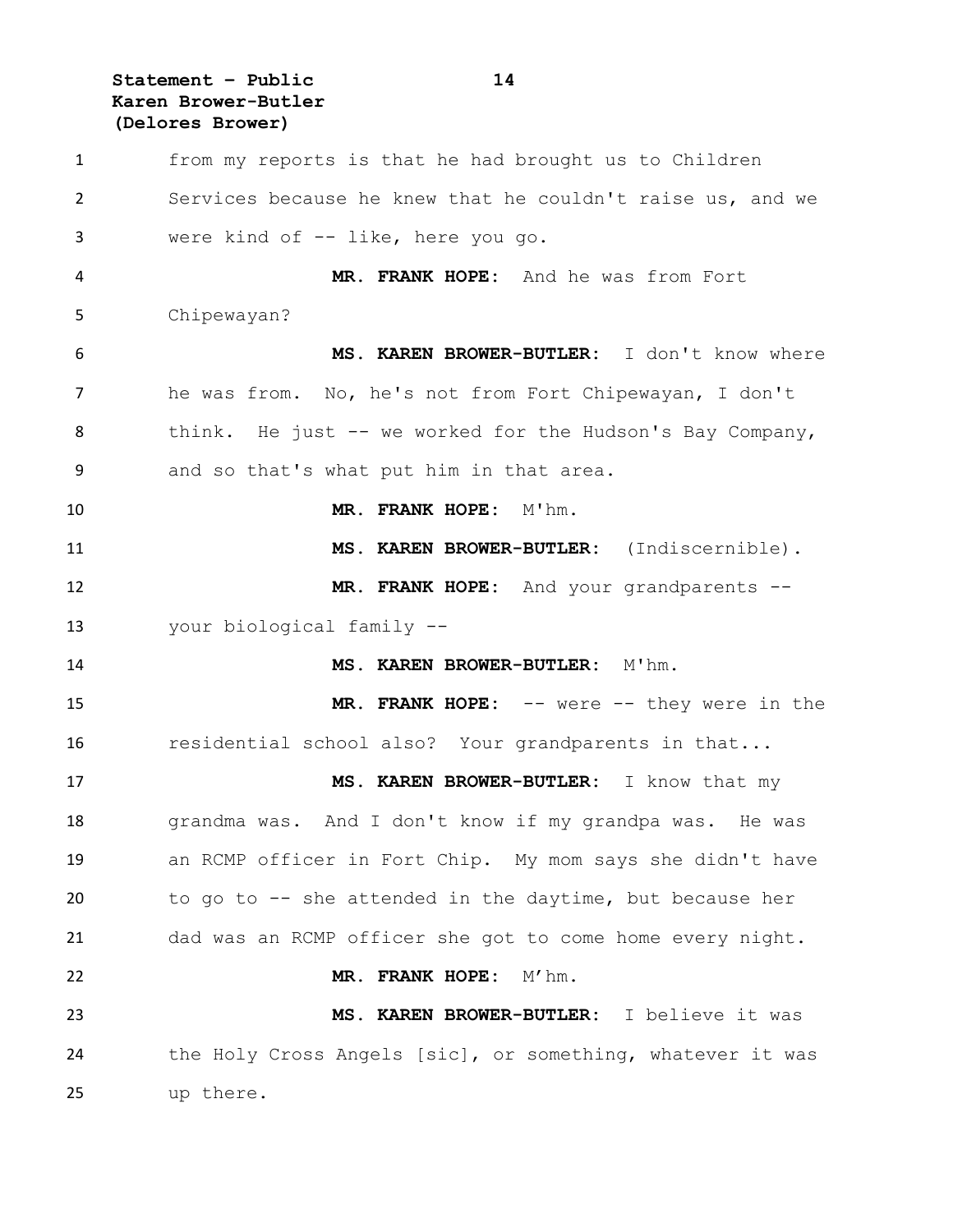**Statement – Public 15 Karen Brower-Butler (Delores Brower)**

 **MR. FRANK HOPE:** M'hm. Tell me about Delores's early -- early childhood, going to school. What -- what kind of student was she? **MS. KAREN BROWER-BUTLER:** Delores was -- she was a -- in the younger years she was a pretty good student. She often got awards. This is an achievement award. It's from her favorite teacher. **MR. FRANK HOPE:** M'hm. **MS. KAREN BROWER-BUTLER:** And she -- **MR. FRANK HOPE:** How old was she then? **MS. KAREN BROWER-BUTLER:** She's in grade two. 12 And -- and she would get happy face awards, and seal of approval, and when Delores was in grade, maybe grade five, grade six, she took first place in the science fair. And after that she always just really liked science. **MR. FRANK HOPE:** M'hm. **MS. KAREN BROWER-BUTLER:** And then we moved lots, my adoptive parents, my dad was a minister, and so we moved -- we moved around. And when we moved from Claresholm, that kind of, I don't know what it was, but Delores just changed after that. **MR. FRANK HOPE:** About how old was she? **MS. KAREN BROWER-BUTLER:** About grade seven, grade eight, right in there. So what? Maybe 14. **MR. FRANK HOPE:** In Fort McMurray?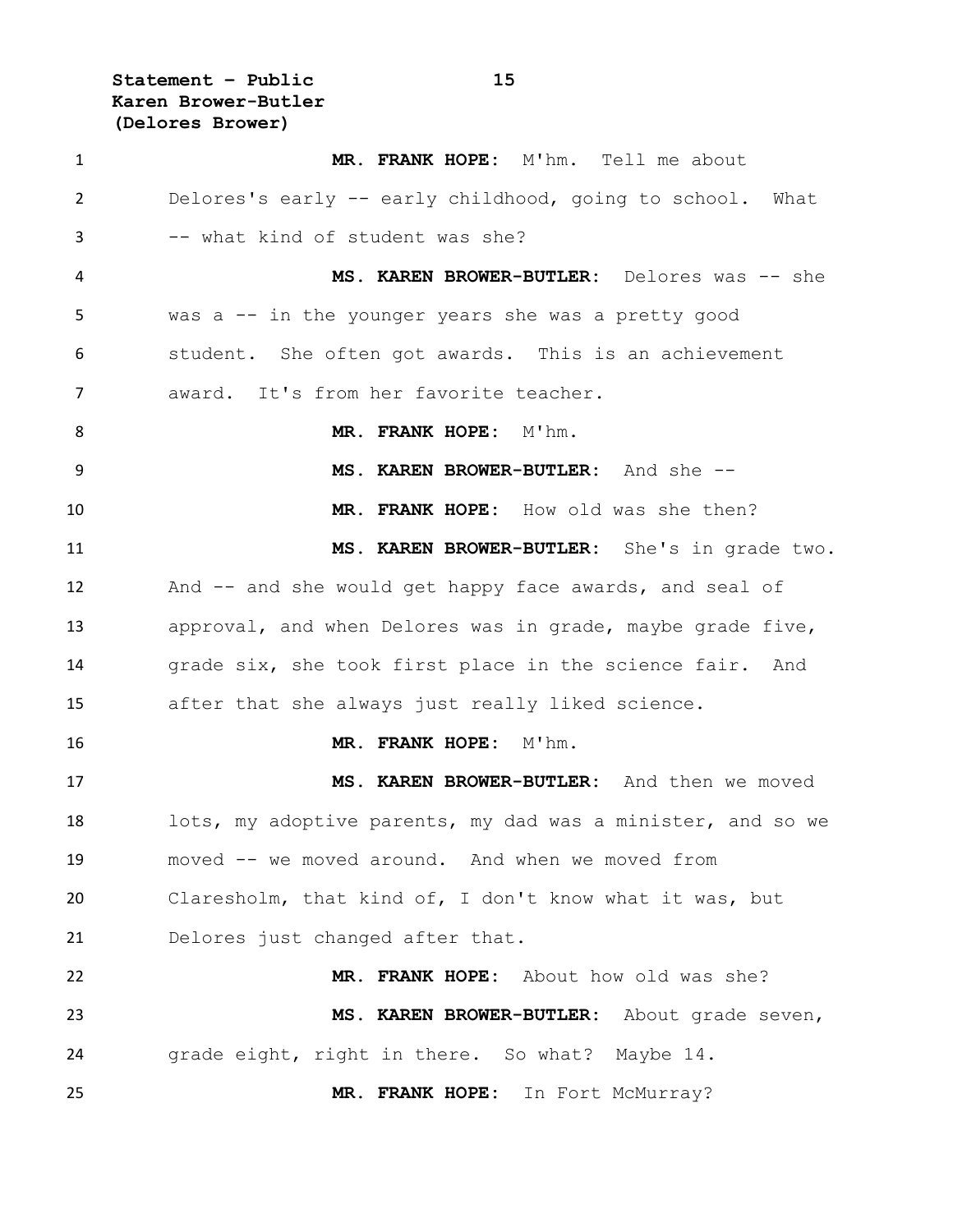**Karen Brower-Butler (Delores Brower) MS. KAREN BROWER-BUTLER:** No, we were already adopted by that time. **MR. FRANK HOPE:** Oh. **MS. KAREN BROWER-BUTLER:** We were adopted -- Delores was just turning five and I was just turning six. 7 MR. FRANK HOPE: And where -- where was that? 8 What community or... **MS. KAREN BROWER-BUTLER:** So we were adopted and then we lived in Innisfail, and... **MR. FRANK HOPE:** And -- and how was that transition like with school and... **MS. KAREN BROWER-BUTLER:** I was in kindergarten and I did not finish the kindergarten because I couldn't get in. So Delores then started kindergarten in the fall. I guess it was an okay transition. **MR. FRANK HOPE:** So as you -- as you and Delores were growing up and going through the school system, do you recall any incidents of discrimination, or 20 racism, or being bullied? That type of... **MS. KAREN BROWER-BUTLER:** Sorry. (indiscernible) Delores and I were both born left-handed and our kindergarten -- well, no, my grade one teacher would tie my hand behind my back. Delores became right-handed but could write with both. That was the first time

**Statement – Public 16**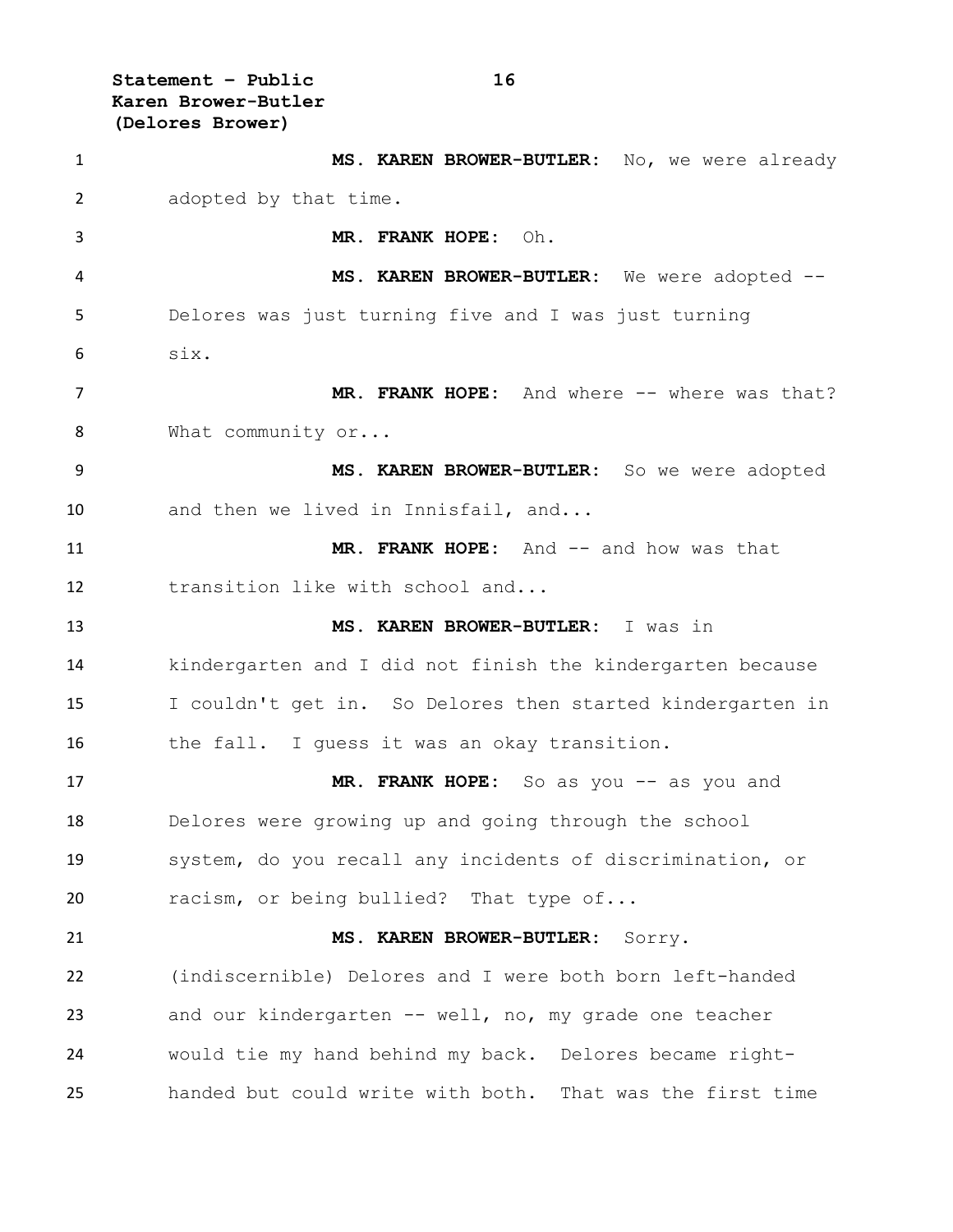# **Statement – Public 17 Karen Brower-Butler (Delores Brower)**

| $\mathbf{1}$   | that I really felt that I was different. Or that -- not     |
|----------------|-------------------------------------------------------------|
| $\overline{2}$ | felt because I probably had feelings long before that, but  |
| 3              | I knew -- I knew I was different, and I always got to play  |
| 4              | the Indian in school plays. I remember children saying      |
| 5              | things -- Delores and I could still speak our language at   |
| 6              | that time.                                                  |
| 7              | When we first came to the Brower's, but                     |
| 8              | eventually we lost that. It was not okay to be Indigenous   |
| 9              | in our family. Because of my dad and mom's religious views  |
| 10             | one of the church mandates is we were not allowed to dance. |
| 11             | And so dance was gone with a stroke of a pen. Delores       |
| 12             | would come -- I'd find her, she would dance, if we'd ever   |
| 13             | go out clubbing. She would just come alive.                 |
| 14             | And when we moved from Innisfail area, when                 |
| 15             | we moved to Claresholm, which is very close to Fort         |
| 16             | MacLeod, and my parents would let us go to the trading --   |
| 17             | they'd take us down to the trading post.                    |
| 18             | And Delores and I'd talk about walking into                 |
| 19             | that trading post and it just smelt like granny's. It       |
| 20             | smelt -- you could smell the hide, would have been tanned.  |
| 21             | You could smell -- you could smell the sage, but we didn't  |
| 22             | know that's what it was. And we'd ask to go all the time,   |
| 23             | but we weren't allowed to -- I don't know if we weren't     |
| 24             | allowed to, but it was strongly frowned upon -- the         |
| 25             | Indigenous kids would be bused in, it was about a half an   |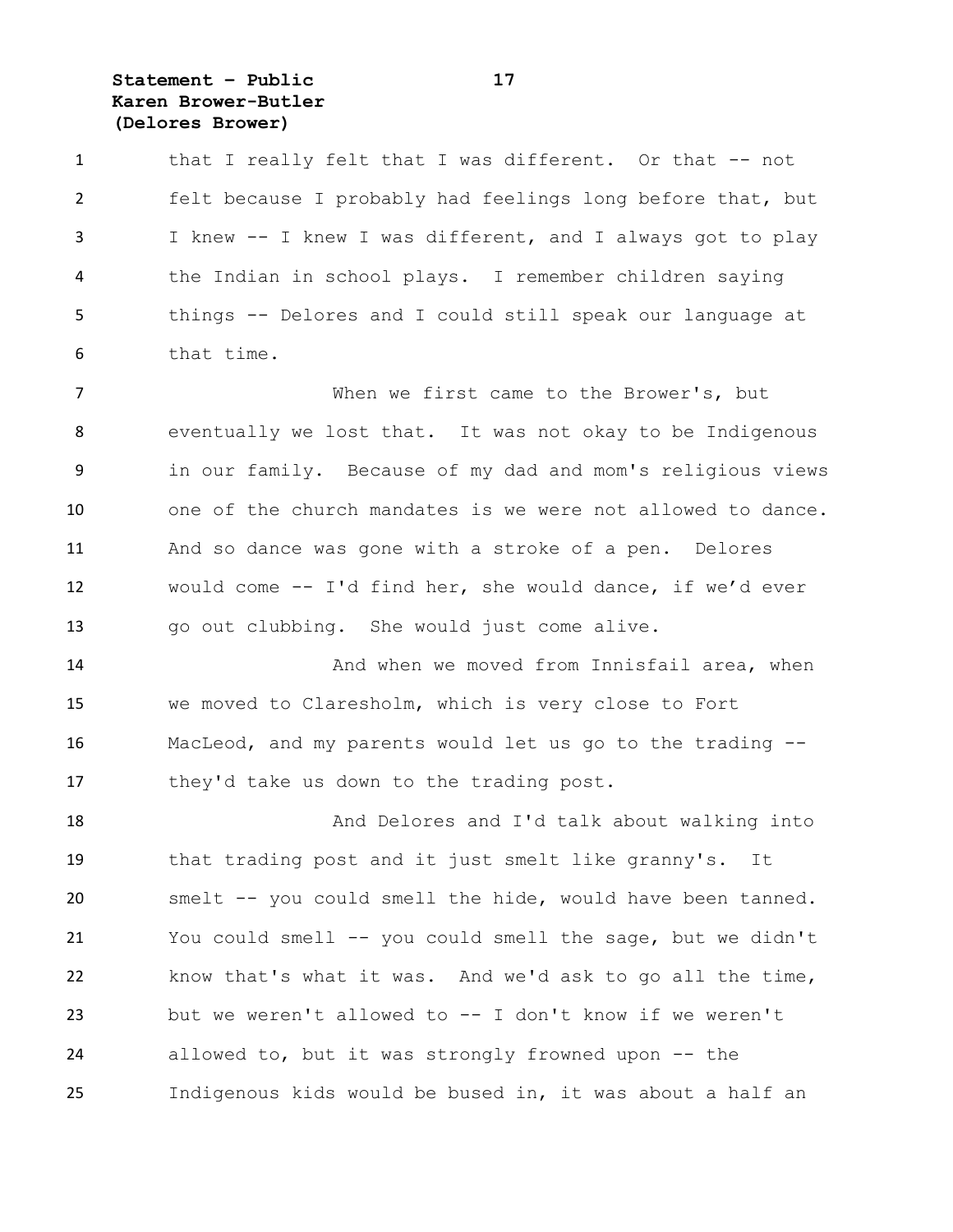**Statement – Public 18 Karen Brower-Butler (Delores Brower)**

 hour 45-minute drive and they would be bused into Claresholm, to the community school, and we would be drawn to those kids.

 But our parents wouldn't drive us to go visit with them. We weren't allowed to be friends outside the school. And so I knew then that it was not okay to be Indigenous, and I was embarrassed for a long time. But my mom would say, "You have beautiful high cheekbones."

 Because I was so -- I was six when I was adopted. I had very real pictures of family, and I knew that I looked like my mom. But that she could tell me I was beautiful, but that beauty was a specific trademark of 13 my Indigenous heritage. It denied me of that -- was hurtful.

 There's so much more knowledge now when children are adopted. My parents didn't know anything except that they had three beautiful little girls. But 18 those three beautiful girls came with a lot of baggage. And to this day because of my traditional beliefs it is hard for my adoptive parents to connect with me. Because of my mom's alcoholism it is hard for her to connect with me. And I feel very much alone in the world with no family, and so my husband and I, we have six children, and we are starting a new family. We've made the choice to teach them -- to learn ourselves to teach them their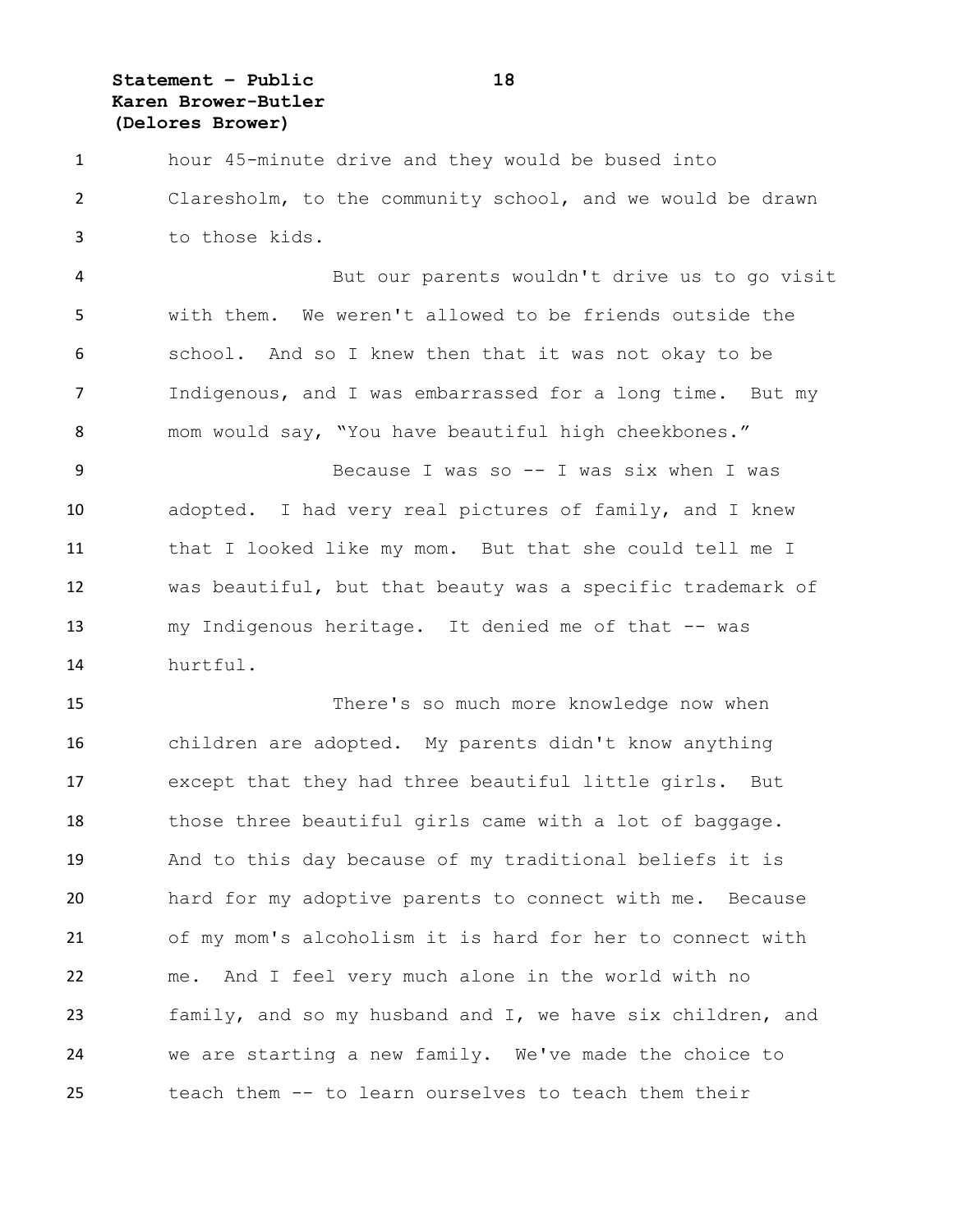**Statement – Public 19 Karen Brower-Butler (Delores Brower)**

 culture, to be proud of who they are. And I know that I'm not bound by my past, but it still hurts. **MR. FRANK HOPE:** You mentioned Delores. When she was in about grade seven you noticed a change in her. Can you tell me what happened that may have caused that? **MS. KAREN BROWER-BUTLER:** M'hm. Delores was touched inappropriately by a family member. We'd had so 8 much of that as younger children, and when -- she had come to me for help and I had tried to seek help from the adults. It was just kind of dismissed. And so a family that was supposed to keep us safe was no longer a safe place to be. And I think where I suppressed lots I don't think Delores ever suppressed. I think she lived every day with the memories of early childhood, and I think it was one touch too much. We also -- we moved to Winnipeg around that time. My brother, [Brother], was very -- became very sick. He was a very sick little boy. And his -- it was muscular dystrophy -- what it is, and it flared up and the world became about [Brother].

 And it was just a reminder, I think for Delores that you can just be easily replaced, discarded, set aside. And that's when she started using drugs, or experimenting with alcohol and drugs to just numb that pain, I think. Alter the reality.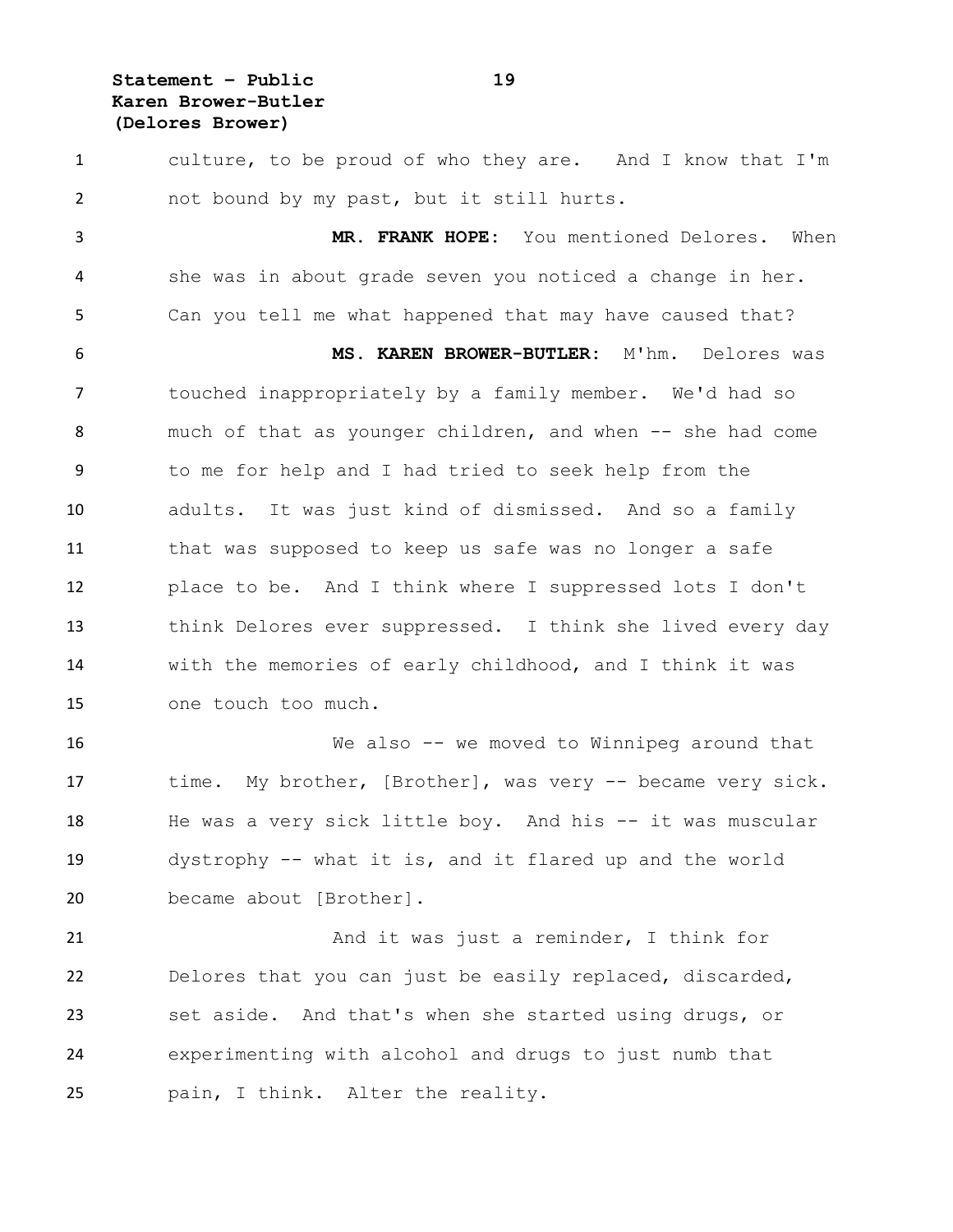**Statement – Public 20 Karen Brower-Butler (Delores Brower)**

1 I think when -- and it's nice that family members can be placed together. The three girls that we have in our home, they are my nieces, but we have legally adopted them. And like that, our family doubled in size. I think for my mom and dad, when three little 6 girls came to them and their family doubled in size, they were so overwhelmed, and I think that that was unfair of Children Services, because I know my journey with our -- the girls and I know at times how overwhelmed I was. And instead of just trying find placement and homes to be adopted we need to be looking at how a family can sustain that. Not everybody can. And you do the best you can at the time, and that's a line we heard lots, 14 "We're doing the best we can." Yeah. **MR. FRANK HOPE:** And you also mentioned Delores would often come visit and -- in regards to the family reunion, did that happen back in Fort Chip, and did she re-visit Fort Chip? **MS. KAREN BROWER-BUTLER:** No. **MR. FRANK HOPE:** No. **MS. KAREN BROWER-BUTLER:** I made contact with our biological family after Delores had disappeared. We had -- she had never had the opportunity to go back. She loved the mountains. As often as she could get to Jasper 25 or Banff or Canmore area she was -- she was good for that.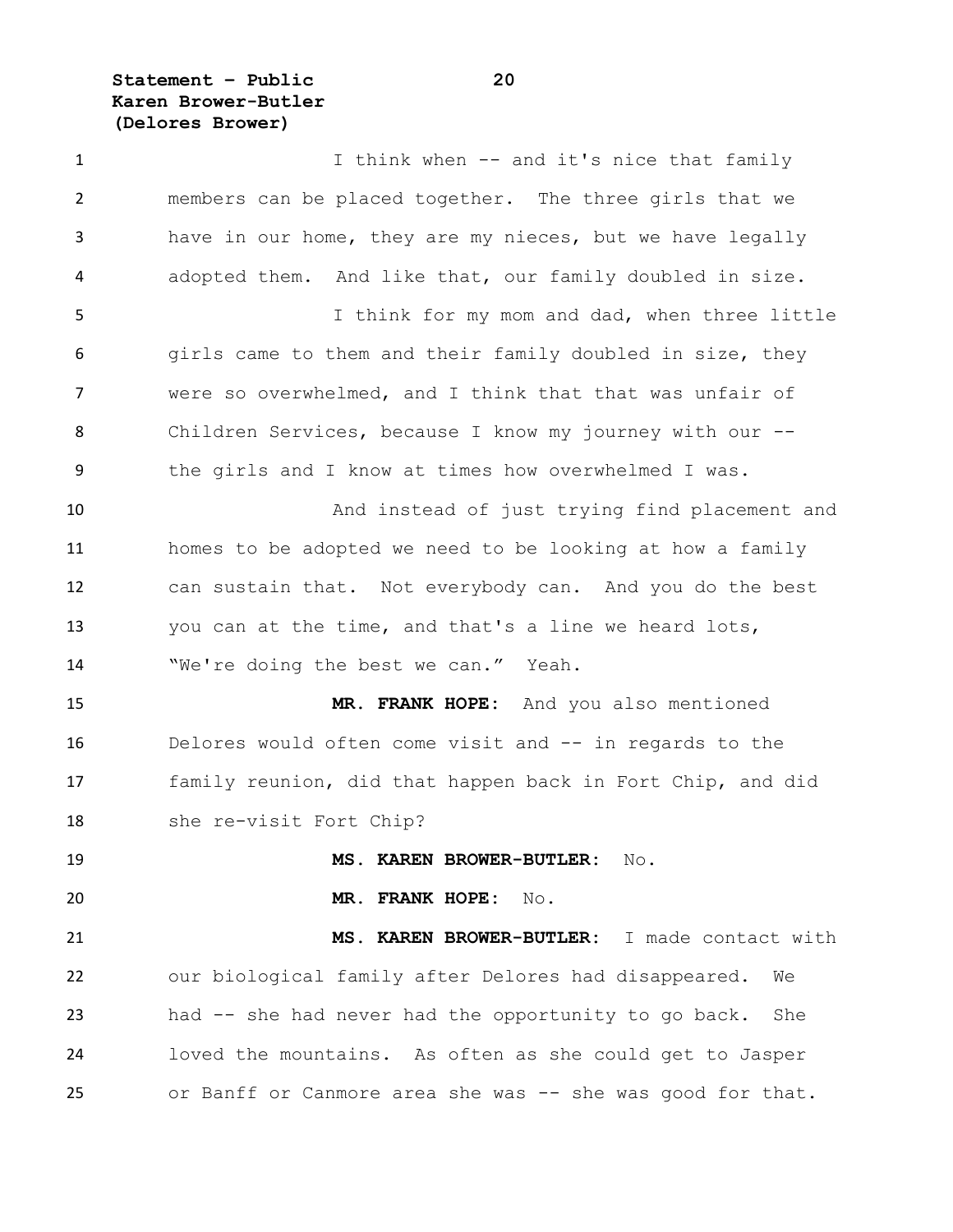**Statement – Public 21 Karen Brower-Butler (Delores Brower) MR. FRANK HOPE:** M'hm. So you -- you live here? **MS. KAREN BROWER-BUTLER:** I do. **MR. FRANK HOPE:** Okay, so she would visit you here and your family -- **MS. KAREN BROWER-BUTLER:** Yeah. **MR. FRANK HOPE:** -- here? **MS. KAREN BROWER-BUTLER:** Yeah. **MR. FRANK HOPE:** Okay, okay. And so it sounds like it's a relationship that was very -- very close. **MS. KAREN BROWER-BUTLER:** It was. **MR. FRANK HOPE:** You were always keeping in touch with her and... **MS. KAREN BROWER-BUTLER:** Yeah. **MR. FRANK HOPE:** Yeah. Okay. **MS. KAREN BROWER-BUTLER:** Delores was very honest about her lifestyle that she lived and her addictions. And so there are times she'd say, "I don't 20 want the kids  $-$  I won't be around because of  $-$  I'm 21 intoxicated now," or ... **MR. FRANK HOPE:** Right. **MS. KAREN BROWER-BUTLER:** Delores actually -- after she'd done her treatment she'd come to live with us, and we were trying to help her get set up on her own.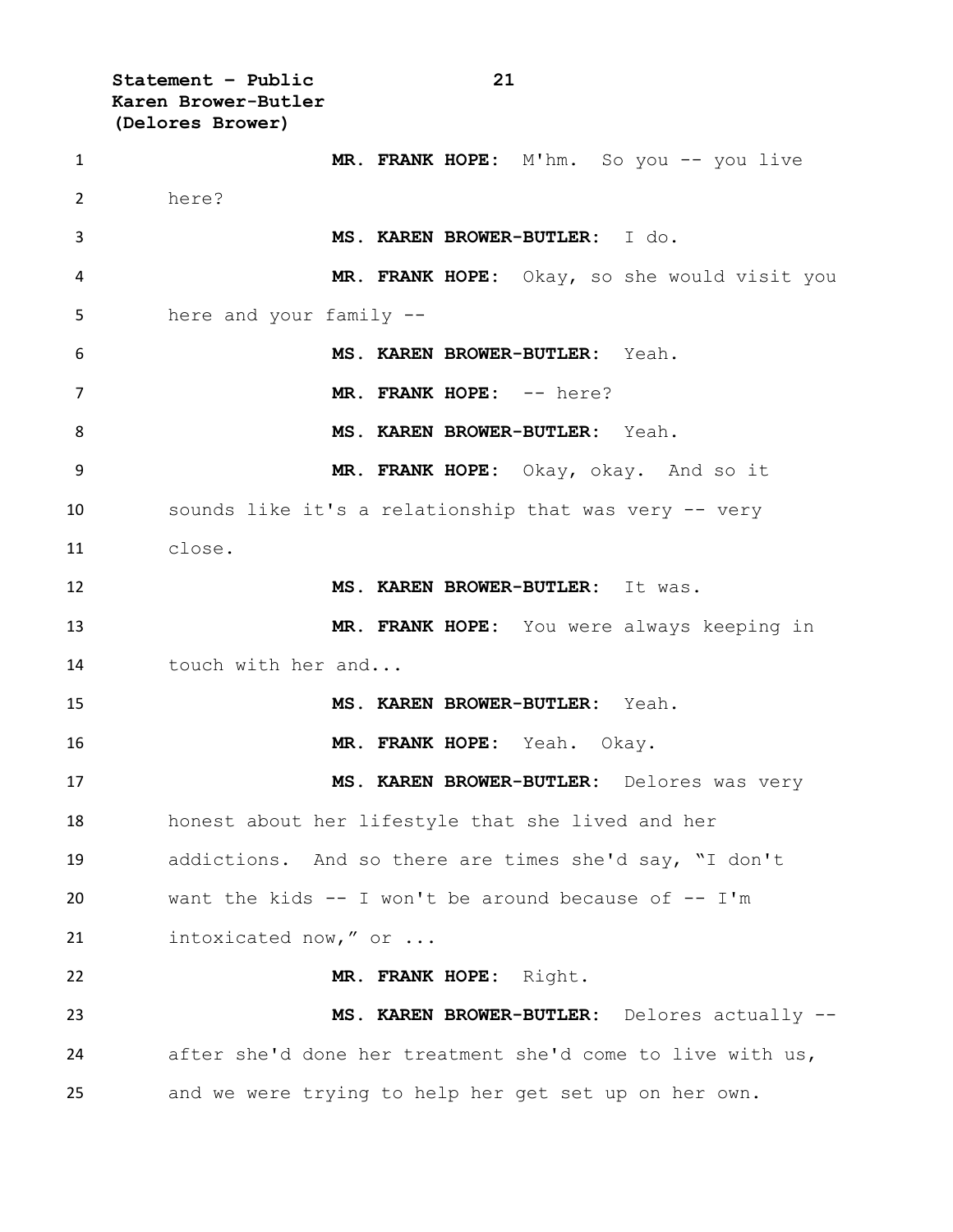**Statement – Public 22 Karen Brower-Butler (Delores Brower)**

1 And that's one of the things that I appreciate most about her is her honesty. And that's one thing that I've -- since I've gotten to know some of the RCMP involved in it say that Delores was very honest. And I think when you live with that kind of -- of a characteristic, so ingrained to who you are. I think she couldn't live -- I think that that's why she left because she had to be honest with herself, true to herself, and not just stay and pretend that everything was okay. When she knew there was more that she could be, or needed to be, or she knew long before I did that our identity and our culture and our language. 13 And in her death that is a gift that she has 14 given me. Through dreams, through the ceremony. While I don't have a person to hold I feel her all the time. 16 MR. FRANK HOPE: Can you -- oh, sorry. **MS. KAREN BROWER-BUTLER:** So that gives me hope. **MR. FRANK HOPE:** And your -- and your people are -- come from -- are Chipewyan, right? MS. CHAMPAGNE: M'hm. **MR. FRANK HOPE:** Yes. So I'm just coming down to couple last questions. So you said her -- Delores was found 2015. What -- what year did she disappear? **MS. KAREN BROWER-BUTLER:** 2004.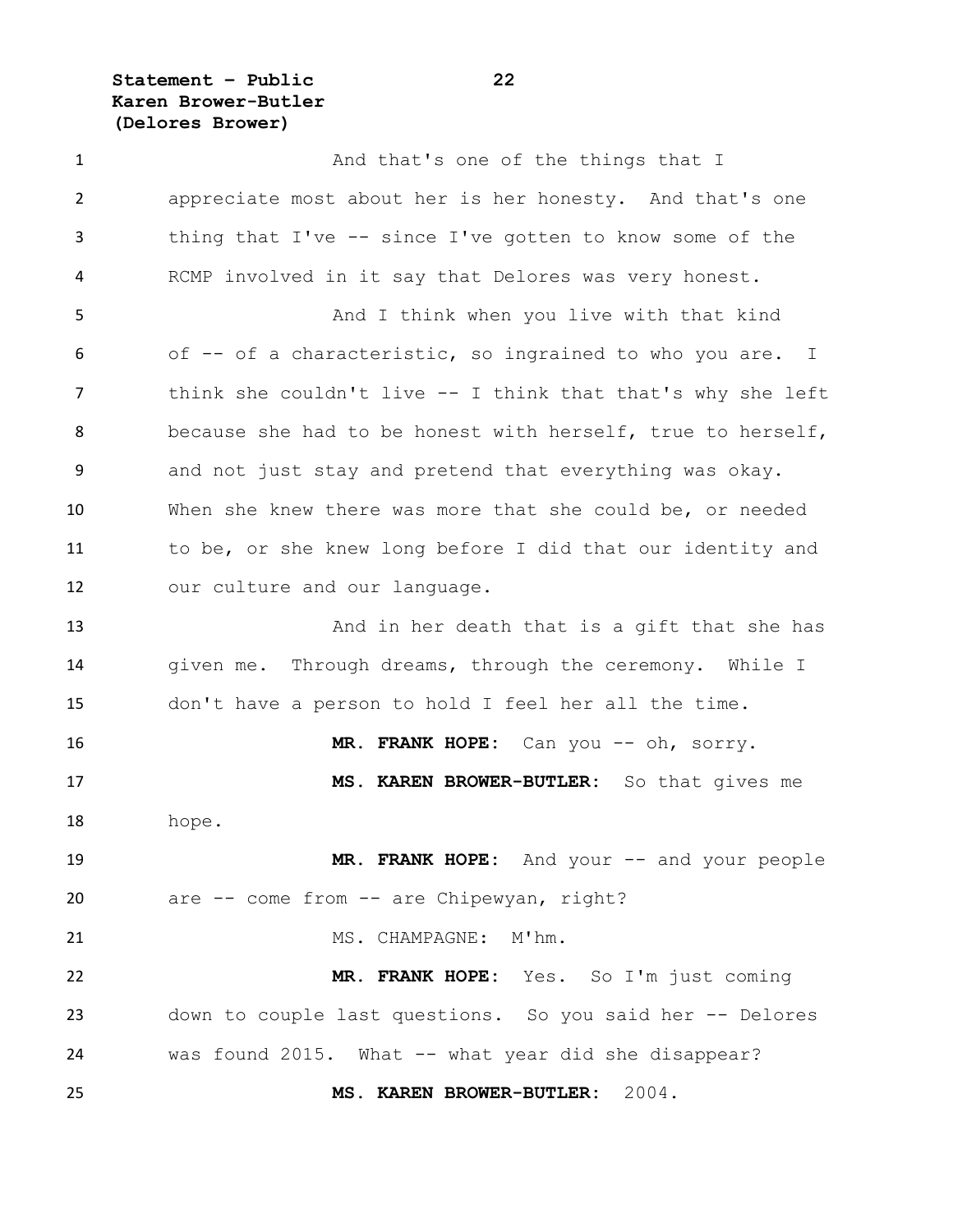**Statement – Public 23 Karen Brower-Butler (Delores Brower)**

 **MR. FRANK HOPE:** 2004. So that was about 11 years, yeah. And then 2004, so that's -- and she wasn't reported missing initially right away, you mentioned? **MS. KAREN BROWER-BUTLER:** No. The media's report that she wasn't reported missing until 2005, but that's not accurate. **MR. FRANK HOPE:** M'hm. **MS. KAREN BROWER-BUTLER:** It's only when -- that's finally when they took my statement. **MR. FRANK HOPE:** When Project KARE came into effect? **MS. KAREN BROWER-BUTLER:** Yeah. **MR. FRANK HOPE:** Okay. And before Project KARE you mentioned you did go out to the, the police to report. **MS. KAREN BROWER-BUTLER:** So, yes, I'd gone to the police to report. **MR. FRANK HOPE:** Is that the Edmonton Police, or... **MS. KAREN BROWER-BUTLER:** Yeah. **MR. FRANK HOPE:** Yeah. **MS. KAREN BROWER-BUTLER:** I'd just gone to the Kensington detachment, that's where we had lived, in that area and, yeah, they just -- "Well, she could be off doing," or "She -- she lives the transient lifestyle," so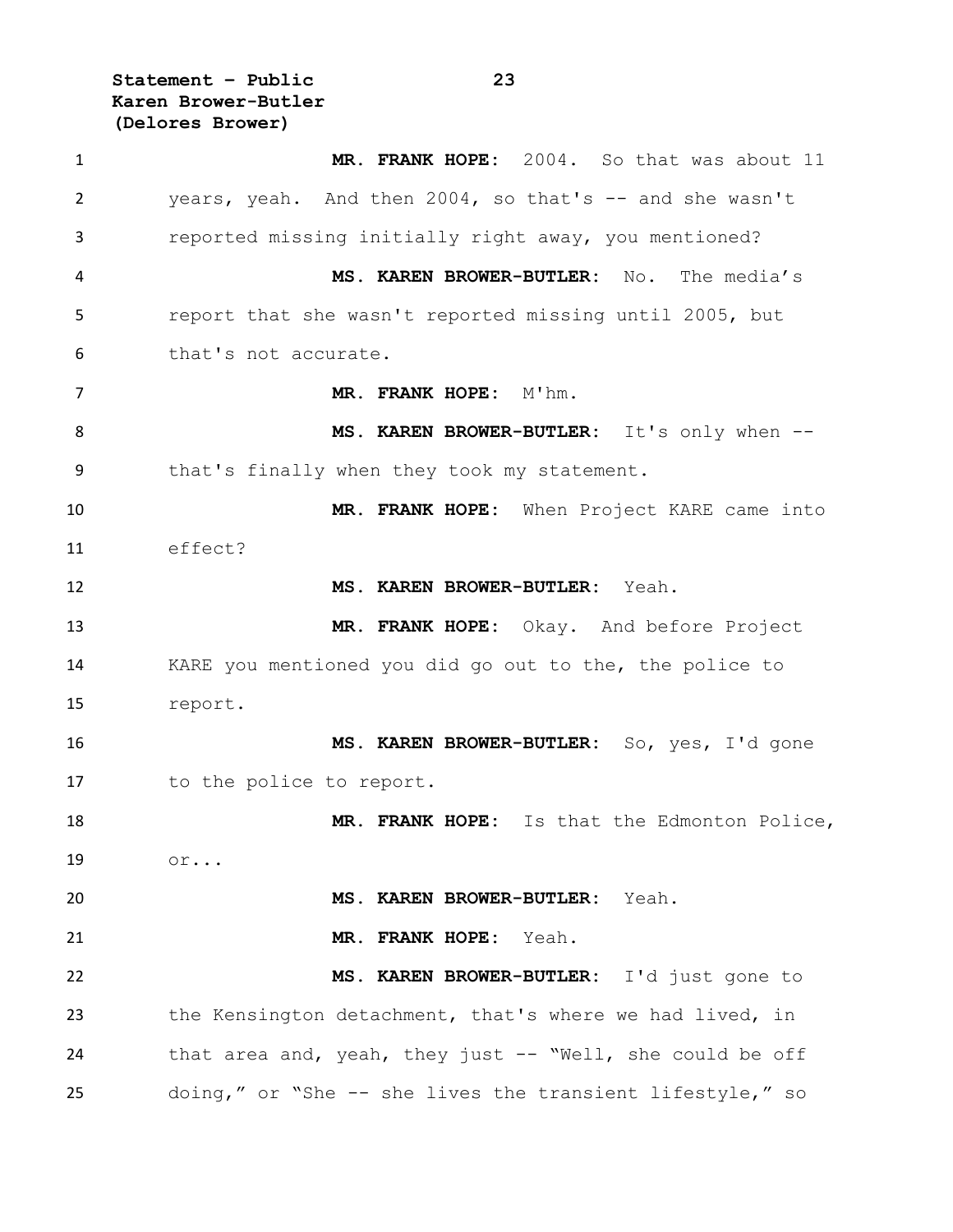**Statement – Public 24 Karen Brower-Butler (Delores Brower)**

1 they didn't take it at first. **MR. FRANK HOPE:** And so where -- where is it at today? Where are things at today? **MS. KAREN BROWER-BUTLER:** So Delores's file sits with historical homicide unit here in Edmonton, and there is -- it's ongoing, and every once in a while -- 7 twice, I've heard from the constable that's in charge of 8 the -- one to tell me about the pre-inquiry, and the other to tell me that there was a new set of eyes looking at her file. So that's where that sits. **MR. FRANK HOPE:** Okay. So my -- my last question is, how would you like Delores's memory honoured? **MS. KAREN BROWER-BUTLER:** If money was no object. I would like to make a scholarship in the social worker field in memory of her. From the moment Delores took her first breath, I don't understand why, but she was just destined -- just seemed like hard times always. And then Delores would even reassure us that she would die on the streets. But that was okay because it was a choice she'd made. Not that that's how she wanted it, but she -- she knew that her choices had led her there. That's how I would honour her. A scholarship fund for social worker.

**MR. FRANK HOPE:** So in closing is there any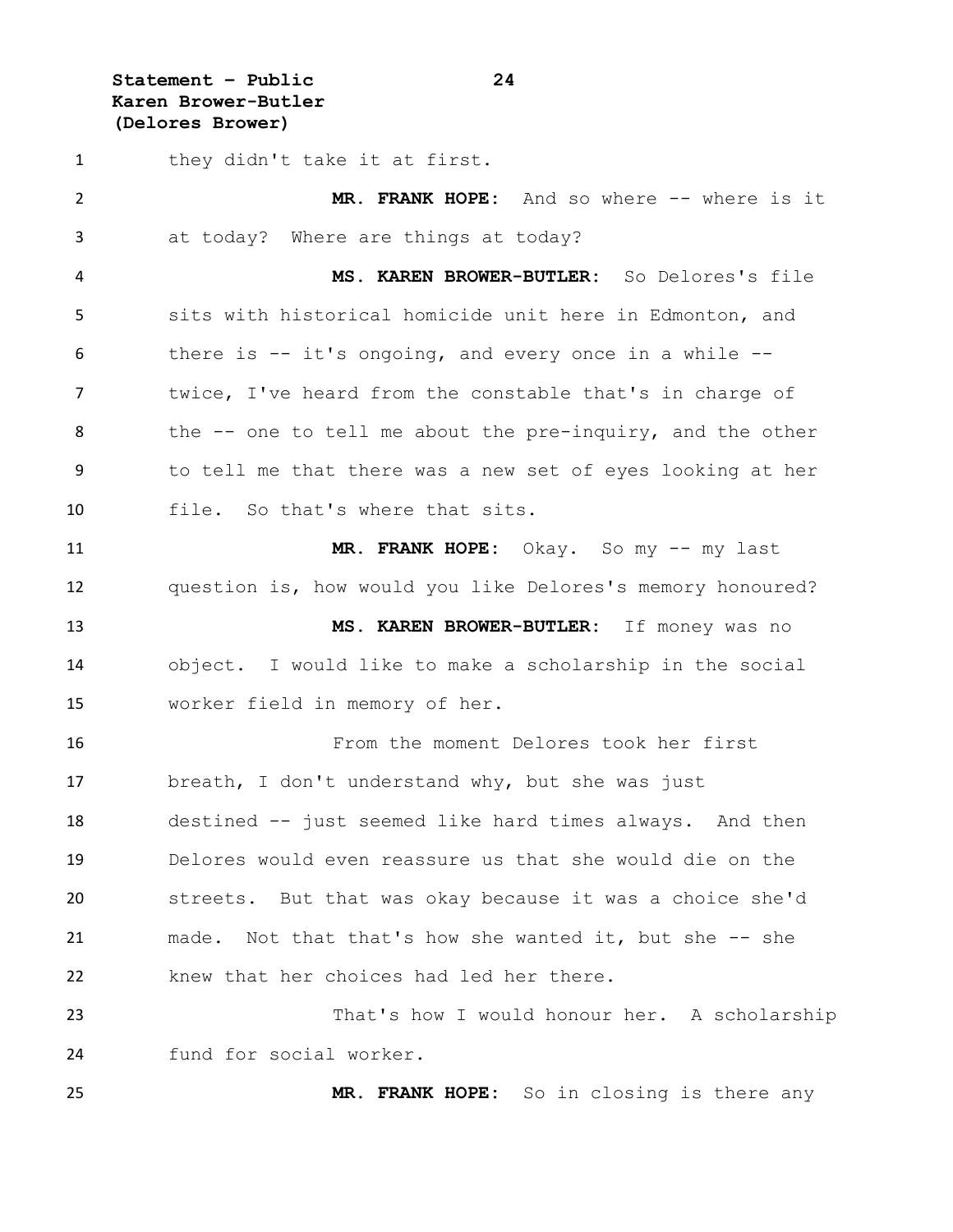**Statement – Public 25 Karen Brower-Butler (Delores Brower)**

| $\mathbf{1}$ | other last comment that you want to make?                   |
|--------------|-------------------------------------------------------------|
| 2            | MS. KAREN BROWER-BUTLER: Yeah.                              |
| 3            | MR. FRANK HOPE: And if you want to directly                 |
| 4            | speak to the Commissioners you can look right into that     |
| 5            | camera.                                                     |
| 6            | MS. KAREN BROWER-BUTLER: That the consensus                 |
| 7            | is that the people wanted this Inquiry I think is not       |
| 8            | correct. I think there are a few people who were the        |
| 9            | loudest. I think the majority of people would prefer it to  |
| 10           | go to single moms, children to get off the street.          |
| 11           | Help with issues now that could be $-$ - because            |
| 12           | let's not kid ourselves, you look in on our pain yet again, |
| 13           | and we've already -- how many recommendations from the TRC  |
| 14           | and you do not honour that. And you still would take you    |
| 15           | to trial and you stand in contempt of what is already been  |
| 16           | put in place in a mandate.                                  |
| 17           | Help our children. Because those children 15                |
| 18           | years from now will be our adults, and in 15 years from now |
| 19           | we are still burying our daughters, and our children, our   |
| 20           | men and our young boys, then what was all this for?         |
| 21           | We could have used the money so much better.                |
| 22           | And I know that people will find some healing, but not      |
| 23           | enough for the amount that could have been used elsewhere.  |
| 24           | Our people need to get to ceremonies.<br>We                 |
| 25           | need to make that available in our communities.<br>Because  |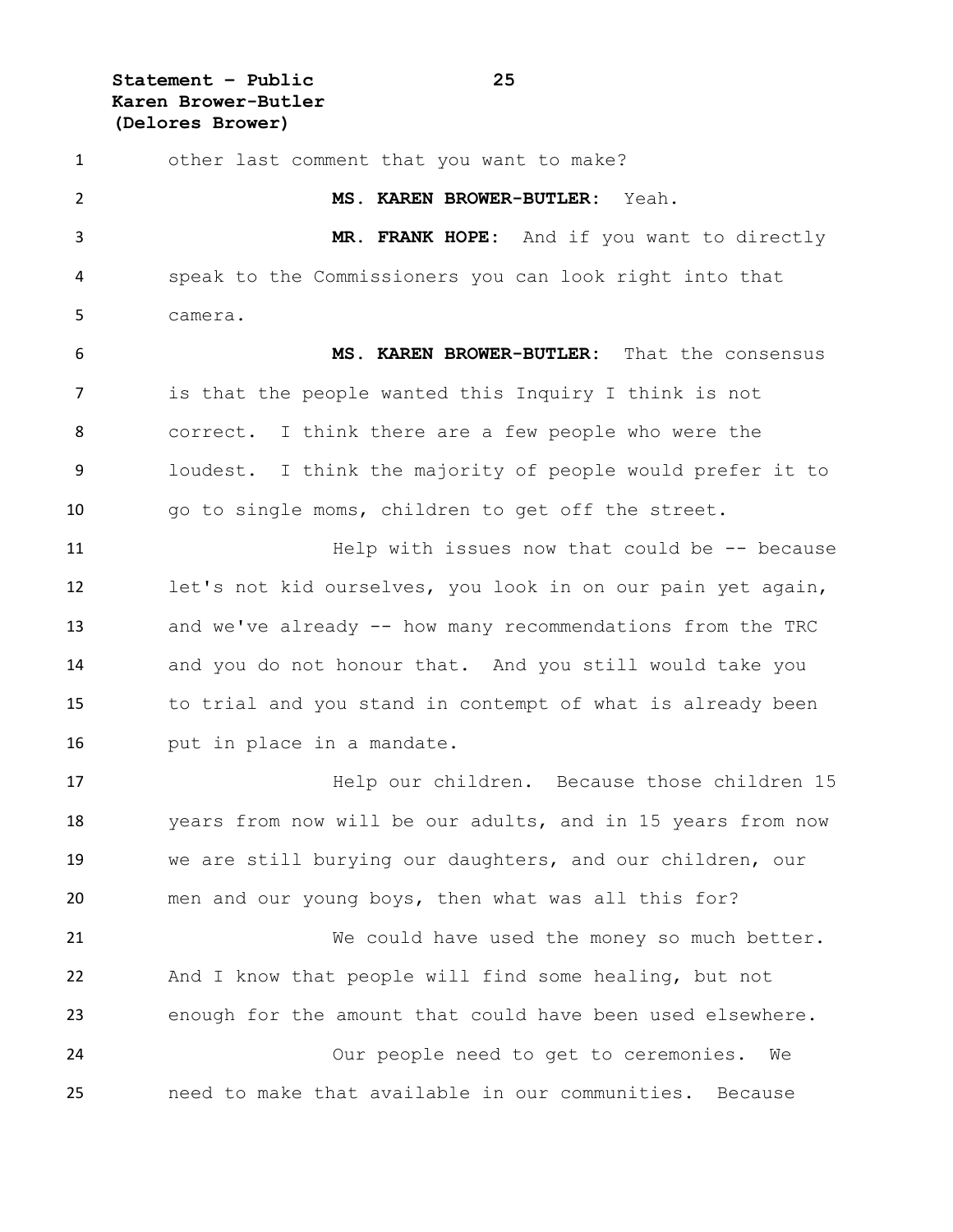**Statement – Public 26 Karen Brower-Butler (Delores Brower)**

 with Creator we can heal ourselves, and we don't need non- Indigenous people to tell us how to live. How to feel. Creator has given us everything to do that, and we are creative. We are intuitive. And we know how to do that ourselves. If we would be given the opportunity to do that, and not so many mandates put on us on how that can happen or can't because of red tape and bureaucracy. And that I'm one of the many that do not agree with this. But if we're here, then I want to be part of the change, and part of the solution. So that is why I've come today to tell my story and to keep Delores's memory and so that those experiences don't go forgotten. *Ay-ay*. **MR. FRANK HOPE:** Okay, *ay-ay*, awesome. We can end right there. Okay. This concludes the statement. The time now is 1:28 p.m.

17  $---$  Upon adjourning at 1:28 p.m.